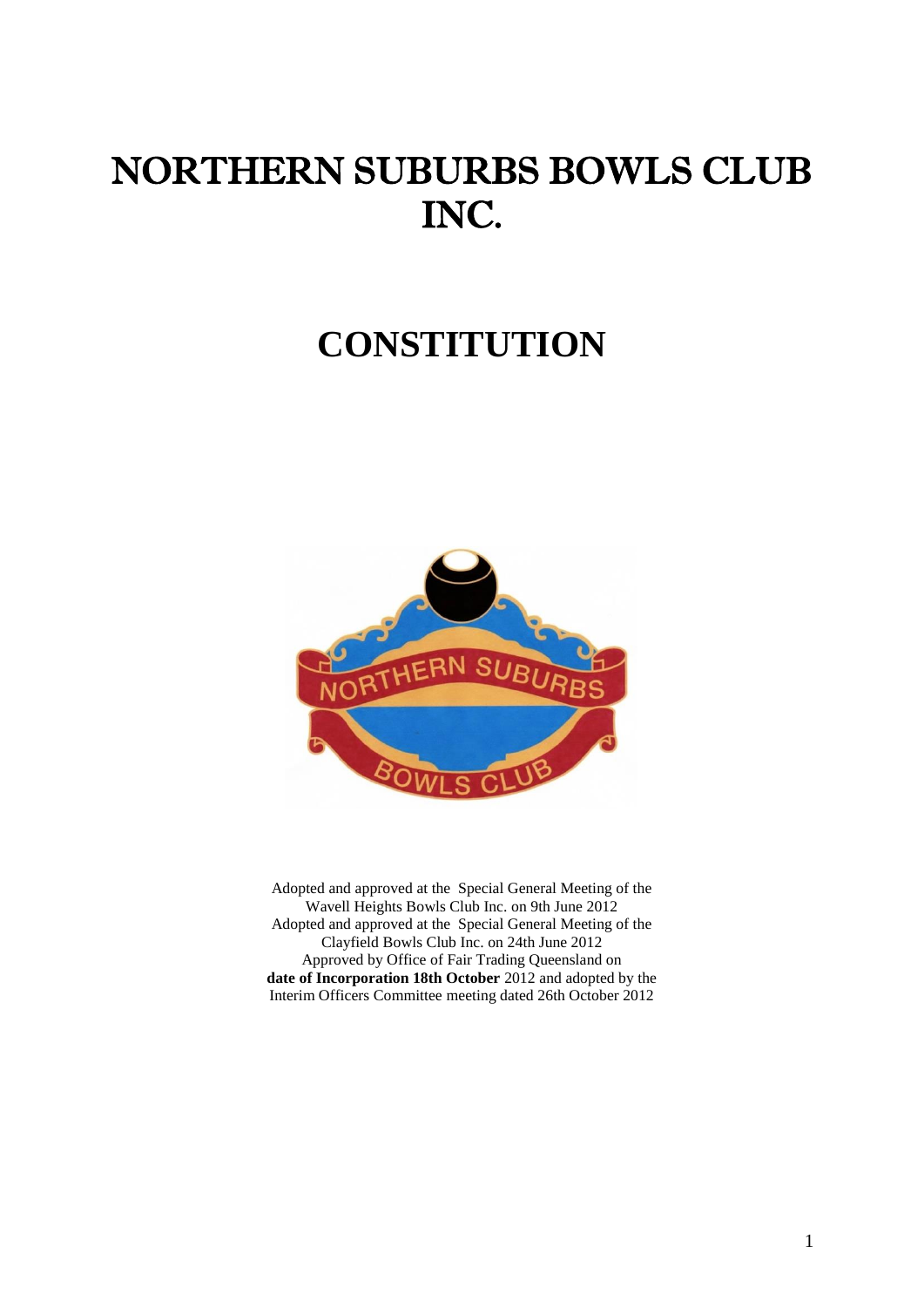## **CONSTITUTION INDEX**

| <b>PAGE</b>   |                                                                                                      | <b>CLAUSE</b>  |
|---------------|------------------------------------------------------------------------------------------------------|----------------|
| A             |                                                                                                      |                |
|               | 9 Annual General Meeting                                                                             | 15             |
| 10Auditors    |                                                                                                      | 20             |
|               | 10 Alterations to the Constitution                                                                   | 22             |
|               | 15 Appointments: Vice Presidents, Bowls Queensland                                                   | 38             |
|               | Delegates, Assistant Secretaries/Treasurers,<br>Dean of Umpires, Dean of Coaches, Catering Officers. |                |
| в             |                                                                                                      |                |
|               | 17 Bowls Management                                                                                  | 48             |
| C             |                                                                                                      |                |
| 3Club Name    |                                                                                                      | 1              |
| 11Common Seal |                                                                                                      | 21             |
|               | 13Committees Executive                                                                               | 29             |
|               | 14Committees Sub                                                                                     | 32             |
|               | 14Committees Membership                                                                              | 33             |
|               | 14 Committees Duties                                                                                 | 33             |
|               | 14Committees Dismissal                                                                               | 34             |
|               | 14Committees Proceedings                                                                             | 35             |
|               | 14Committees Quorums                                                                                 | 36             |
|               | 14Committees Voting                                                                                  | 37             |
| D             |                                                                                                      |                |
| 3Definitions  |                                                                                                      | $\overline{c}$ |
|               | 11 Distribution of Surplus Assets                                                                    | 23             |
|               | 17Document Security                                                                                  | 46             |
| E.            |                                                                                                      |                |
|               | 13 Executive Committee                                                                               | 29             |
|               | 14Election Games Directors                                                                           | 31             |
|               | 14Election Selectors                                                                                 | 31             |
| F             |                                                                                                      |                |
| 15 Finance    |                                                                                                      | 42             |
|               | 13 Functions of the Management Committee                                                             | 28             |
| G             |                                                                                                      |                |
|               | 9 General Meetings Agenda                                                                            | 15             |
|               | 9 General Meetings Special                                                                           | 15             |
|               | 10 General Meetings Notices                                                                          | 16             |
|               | 10 General Meetings Quorums                                                                          | 17             |
|               | 10 General Meetings Notices of Motion                                                                | 15             |
|               | 10 General Meetings Conduct                                                                          | 18             |
|               | 10 General Meetings Special Resolutions                                                              | 19             |
|               |                                                                                                      |                |
| н             |                                                                                                      |                |
|               | 16Handling of Funds                                                                                  | 45             |
| L             |                                                                                                      |                |
|               | 15 Indemnity of Members                                                                              | 39             |
| Κ             |                                                                                                      |                |
|               | 4Lawful Activities                                                                                   | 5              |
| 16Levies      |                                                                                                      | 44             |
| М             |                                                                                                      |                |
|               | 11 Management Committee                                                                              | 24             |
|               | 12 Management Committee Election                                                                     | 25             |
|               | 12 Management Committee Vacancies                                                                    | 27             |
|               | 13 Management Committee Functions                                                                    | 28             |
|               | 13 Management Committee Date of Meetings                                                             | 30             |
|               | 7 Members Conduct                                                                                    | 12             |
|               | 4 Membership of the Club                                                                             | 6              |
|               | 4 Membership Eligibility                                                                             | 7              |
|               | 5 Membership Classes                                                                                 | 8              |
|               | 6 Membership Admission                                                                               | 9              |
|               | 7 Membership Rejection                                                                               | 10             |
|               | 8 Membership Suspension/Termination                                                                  | 13             |
|               | 8 Membership Register                                                                                | 14             |

16.......................Membership Unfinancial 43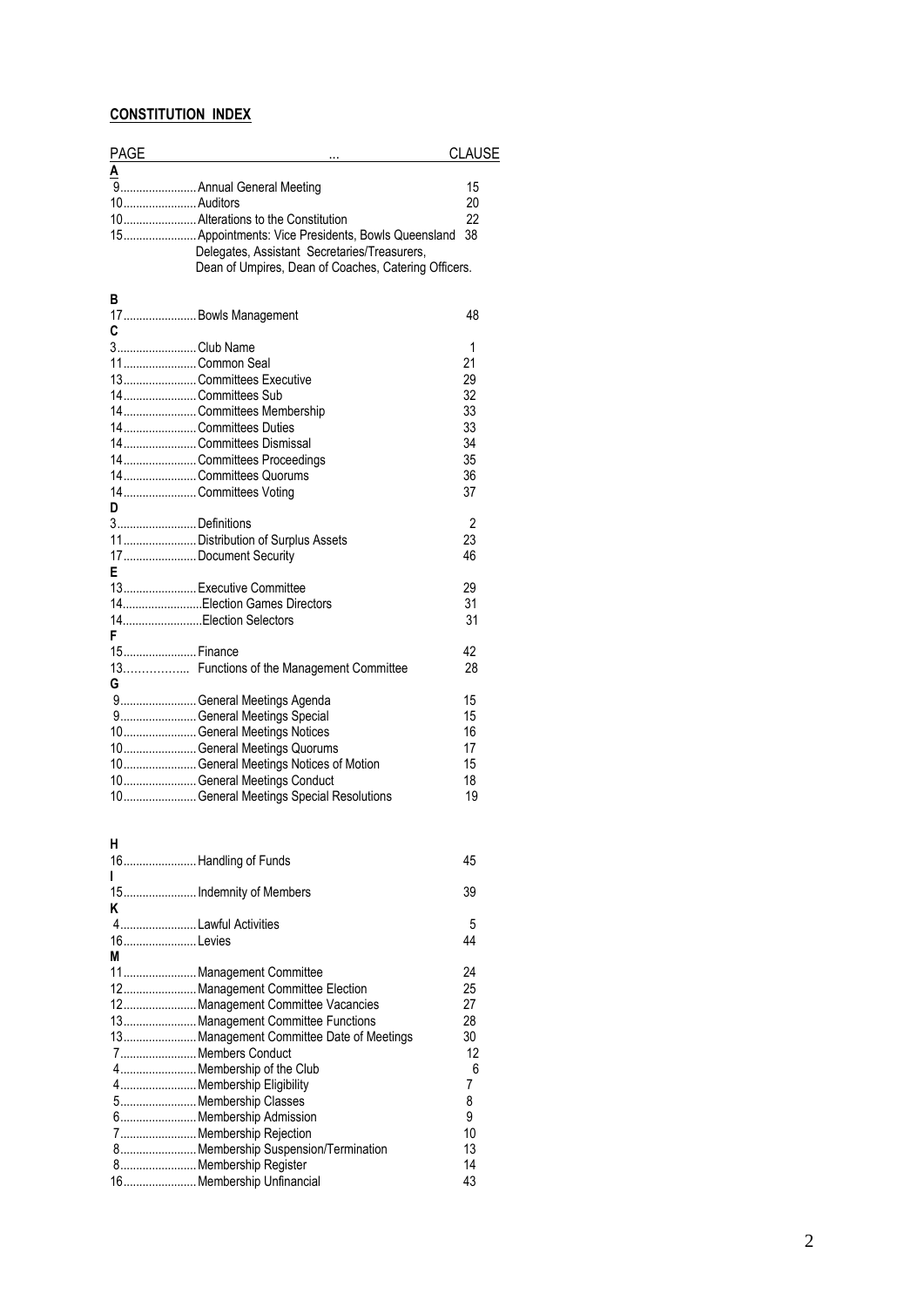| N  |                                 |    |
|----|---------------------------------|----|
|    | 10 Notices for General Meetings | 16 |
|    | 10 Notices of Motion            | 15 |
| 0  |                                 |    |
|    | 4 Objects of the Club           | 3  |
| P  |                                 |    |
|    | 17 Player Commitment            | 49 |
|    | 4 Powers of the Club            | 4  |
| Q  |                                 |    |
|    | 10Quorums                       | 17 |
| R  |                                 |    |
|    | 15 Resolutions                  | 40 |
|    | 7Resignation of Member          | 11 |
| s  |                                 |    |
|    | 11Solicitors                    | 20 |
|    | 14 Sub-Committees               | 32 |
|    | 18The Schedule                  | 18 |
| v  |                                 |    |
| 17 | Visitors                        | 47 |
|    |                                 |    |

### **CONSTITUTION OF THE NORTHERN SUBURBS BOWLS CLUB INC.**

#### **SECTION A -**

**1. NAME** The name of the incorporated club is **Northern Suburbs Bowls Club Inc.** (hereinafter referred to as "the Club")

## **2. DEFINITIONS**

## **THE FOLLOWING INTERPRETATIONS SHALL OPERATE WITHIN THIS CONSTITUTION**

- (a) "The Club" means the above-mentioned Club.
- (b) "The Constitution" means the Constitution of the Club in force for the time being.
- (c) "Management Committee" means the members for the time being of the Management Committee of the Club as constituted in accordance with this Constitution and is the controlling body of the Club subject only to any direction of members at a General Meeting.
- (d) "Month" means calendar month.
- (e) "Year" means the financial year as stated in the constitution.
- (f) "The Seal" means the common seal of the Club.
- (g) "Bowls Australia" means Bowls Australia Incorporated.
- (h) "Bowls Q" means Bowls Queensland.
- (i) *"*Chairman" means the Chairman of the Management Committee as hereinafter provided.
- (j) "DBA" means the District Bowls Association .
- (k) "DLBA" means the District Ladies Bowls Association.
- (l) "Clayfield" means Clayfield Bowls Club Inc. whose incorporation was cancelled on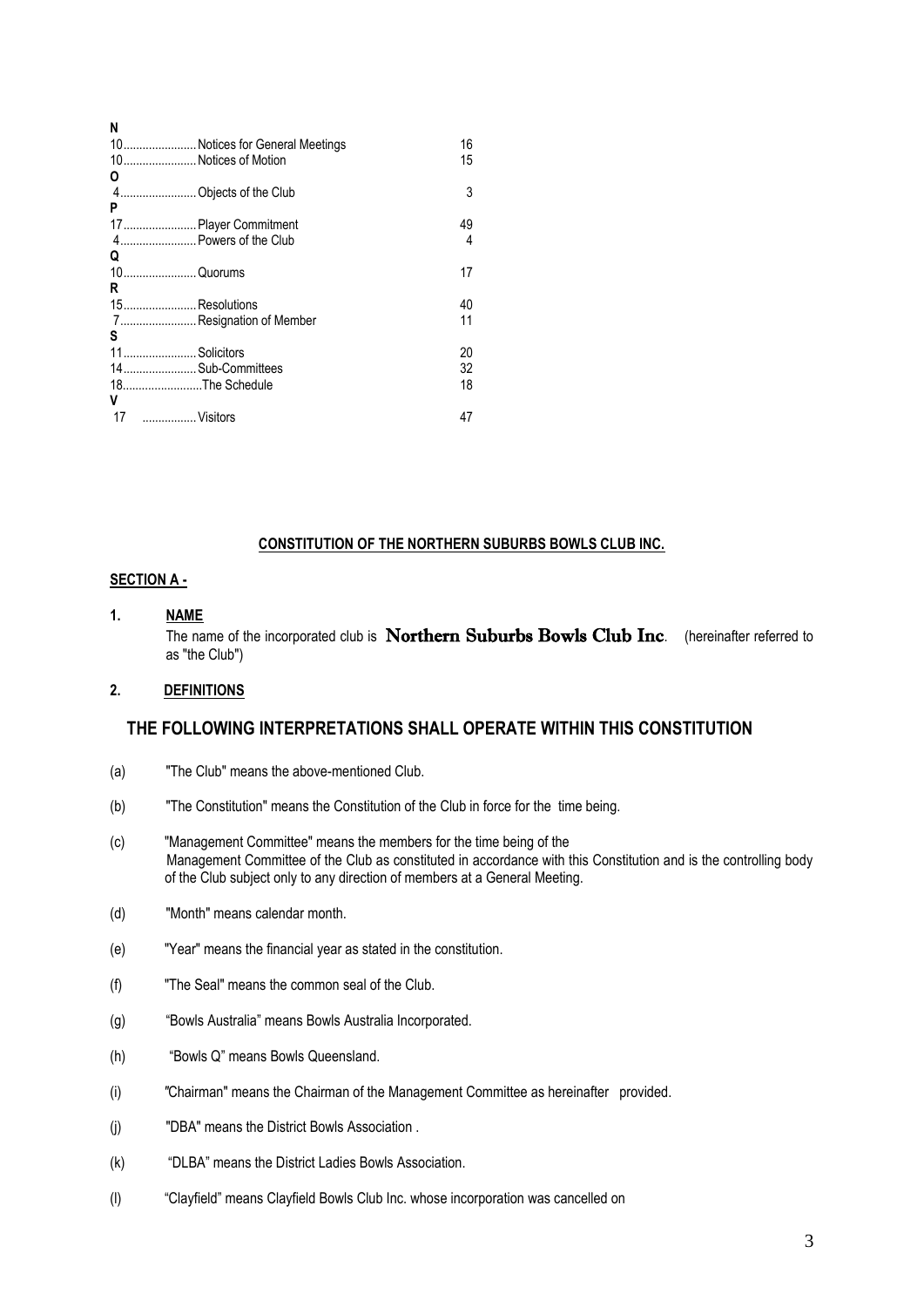the incorporation of the Club

- (m) "Wavell" means Wavell Heights Bowls Club Inc. whose incorporation was cancelled on the incorporation of the Club.
- (n) "Foundation Documents" means the letters exchanged between Clayfield and Wavell prior to the incorporation of the Club copies of which are set out in the schedule to this Constitution.
- (o) "Written" and "In writing" means printed on paper or transmitted by email or other means, or stored electronically.
- (p) "Member" means any member of the Club.
- (q) Reference to any gender includes the opposite gender unless the context indicates otherwise.
- (r) "Singular" indicates plural unless the context indicates otherwise.

## **3. OBJECTS OF THE CLUB**

The objects of the Club are:

- (a) To advance and promote the Game of Bowls.
- (b) To provide the best standard of facilities for members for the social and competitive playing of the Game of Bowls in accordance with the Laws of The Game of bowls in Australia.
- (c) To provide, develop and promote such activities as from time to time are deemed appropriate to provide good fellowship between members of the Club.
- (d) To promote and enhance the game of bowls in the local community.
- $\overrightarrow{e}$  To ensure that bowling will never become an activity secondary to any other.

## **4. POWERS**

4.1

- (a) The Club has the powers of an individual. The Club may, for example:
	- (i) enter into contracts; and
		- (ii) acquire, hold, deal with and dispose of property; and
		- (iii) engage personnel; and
		- (iv) make charges for services and facilities it supplies; and
		- (v) do other things necessary or convenient to be done in carrying out its affairs.
- (b) The Club may also issue secured and unsecured notes, debentures and debenture stock for the Club.

## **5. ALL ACTIVITIES TO BE LAWFUL**

The Club shall comply with all lawful requirements of the Local, State and Commonwealth Governments, and Authorities having any jurisdiction over any activity of the Club.

## **SECTION B - MEMBERSHIP OF THE CLUB**

## **6. (a) MEMBERSHIP**

Membership of the Club shall comprise Ordinary Members, Life Members and Junior Members each of whom shall be bound by this Constitution and By-laws as duly amended from time to time. The membership of the Club may be limited, either generally, or as to a particular class, or classes, as the Management Committee may, from time to time, determine.

## **(b) OTHER CLASSES OF MEMBERSHIP :**

These shall include Honorary Members, Associate Members and Social Members.

## **7. ELIGIBILITY FOR MEMBERSHIP**

To qualify for membership, a person must be:-

(a) Not less than eighteen(18) years of age (other than Junior Members as provided for in this Constitution).

- (b) Interested in the Game of Bowls.
- $\hat{c}$ ) Prepared to support and promote the welfare and objects of the Club and the Game of Bowls.

(d) Free of indebtedness to any Bowls Club, any District Association or any State Bowls Authority, and not under an order or notice of suspension from any Bowls Club or Bowls Association.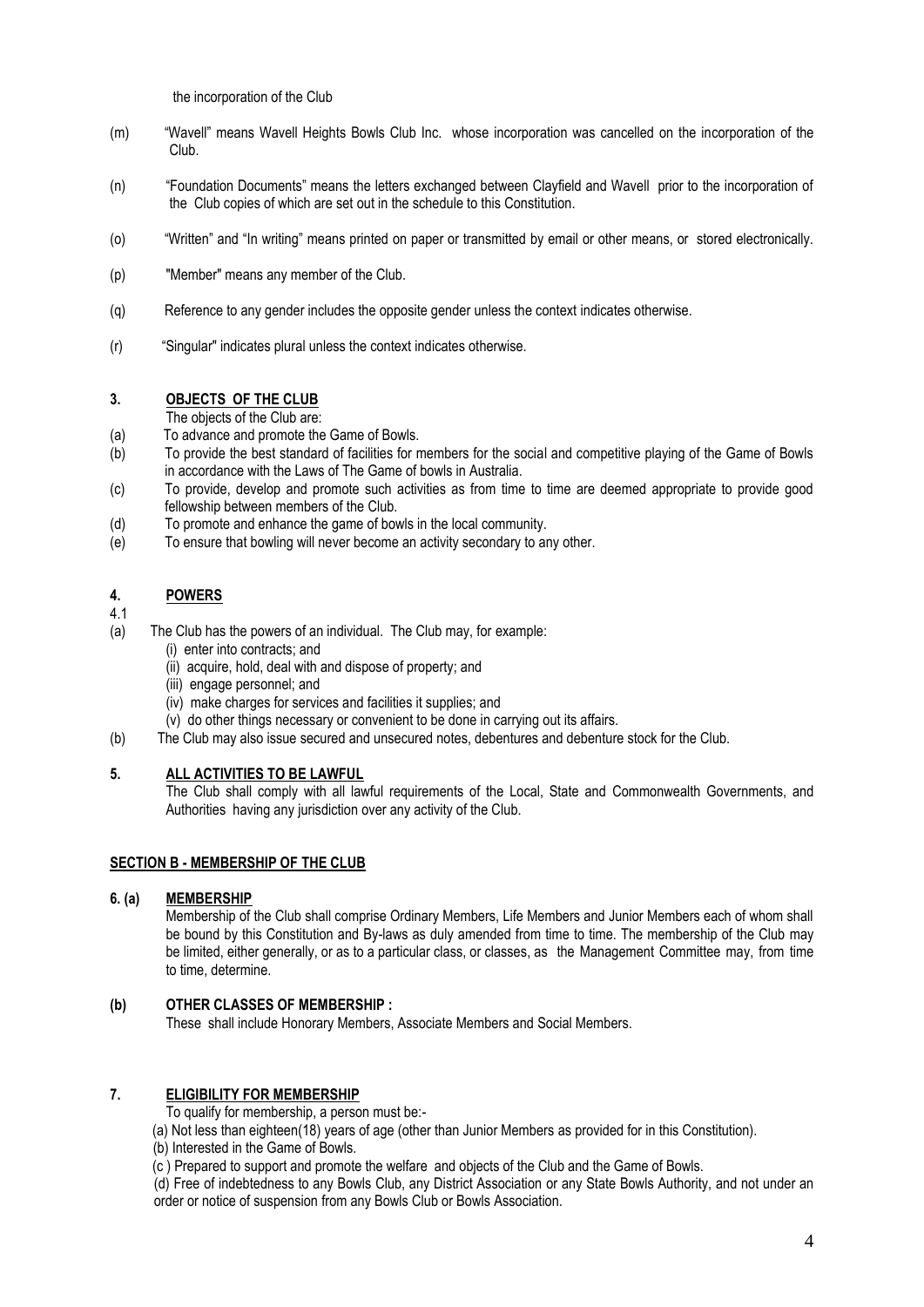## **8. CLASSES OF MEMBERSHIP**

## (a) **Ordinary Members**

 (i) An Ordinary Member is a member whose application for membership of the Club has been approved by the Management Committee, and has paid all the prescribed fees. They are entitled to all the privileges of the Club and entitled to exercise all the rights of membership.

 (ii) Notwithstanding sub-clause (i) any person who immediately prior to the Incorporation of the Club was an ordinary member of either Wavell or Clayfield shall on the incorporation of the Club become an ordinary member of the Club and shall be deemed to have paid all fees and subscriptions in respect of its membership up to 28th February 2013 and shall be bound by this Constitution and By-laws as amended from time to time.

## (b) **Life Members**

- (i) An Ordinary Member may be elected by the Club at a General Meeting to Life Membership of the Club in recognition of services rendered to the Club and /or to Wavell or to Clayfield. Such election shall be by resolution of a three-quarters majority of members present and entitled to vote at a General Meeting.
- (ii) Notwithstanding sub-clause (i) any person who was a Life Member of either Wavell or Clayfield shall on the incorporation of the Club become a Life Member of the Club.
- (iii) Life Members shall be free to enjoy all club privileges and exercise all rights, but shall be exempt from the payment of Annual Subscriptions including affiliation and capitation fees.
	- (iv) The number of Life Members shall be unlimited.

## (c) **Junior Members**

A junior bowler under the age of eighteen(18) years (*no minimum age specified*) may become a Junior Member upon such terms and conditions, and upon the payment of such fees as the Management Committee shall determine from time to time. They shall not be entitled to vote nor be nominated for office nor nominate members for office nor to nominate other persons to membership of the Club. They shall be entitled to play bowls in any Club competition according to the conditions laid down for the playing of the event. They shall not be allowed under any circumstances to be served, to obtain or to consume liquor from or on Club premises, or engage in any form of gambling on the premises.

#### (d) **Honorary Members**

 The Club may, on the recommendation of the Management Committee, appoint as an Honorary Member, any person who has rendered service, benefit or esteem to the Club.

Honorary Members shall be entitled to the social privileges of the Club, but shall not be entitled to hold any office in the Club, nor take part in, nor vote at meetings of the Club, nor to nominate Ordinary Members of the Club, and shall be exempt from the payment of membership subscriptions, fees, and levies to the Club. Honorary Membership shall be reviewed on an annual basis.

#### (e) **Associate Members**

The Management Committee may elect any qualified person as an Associate Member of the Club for such period or periods and charge such membership fees as the Management Committee shall determine. Associate Members shall not be entitled to hold any office of the Club nor to take part in nor to vote at meetings nor to nominate persons for membership nor to take part in any Inter-Club matches and Club Championships. Associate Members may participate in social play provided space if available. The special qualifications for election as an Associate Member shall be as follows:

(i) Has been a playing member of this Club and is no longer active, or

(ii) Is an Ordinary Member of another Bowls Club.

## (f) **Social Members**

The Management Committee may elect any person as a Social Member of the Club and charge such membership fees as the Club shall determine from time to time.

Social Members shall be entitled to the social privileges of membership except they shall not be entitled to hold any office of the Club, nor be entitled to nominate members for election to any position in the Club, nor take part in or vote at meetings of the Club, nor to nominate persons for membership of the Club, nor shall they be permitted to engage in the Game of Bowls within the Club*.* Application for Social membership shall be as prescribed in Clause 9(a) for Ordinary Members.

The special qualifications of Social membership shall be:-

(i) Any person who is of good repute and whose interests and activities are, in the opinion of the Management Committee compatible with those of the existing members of the Club.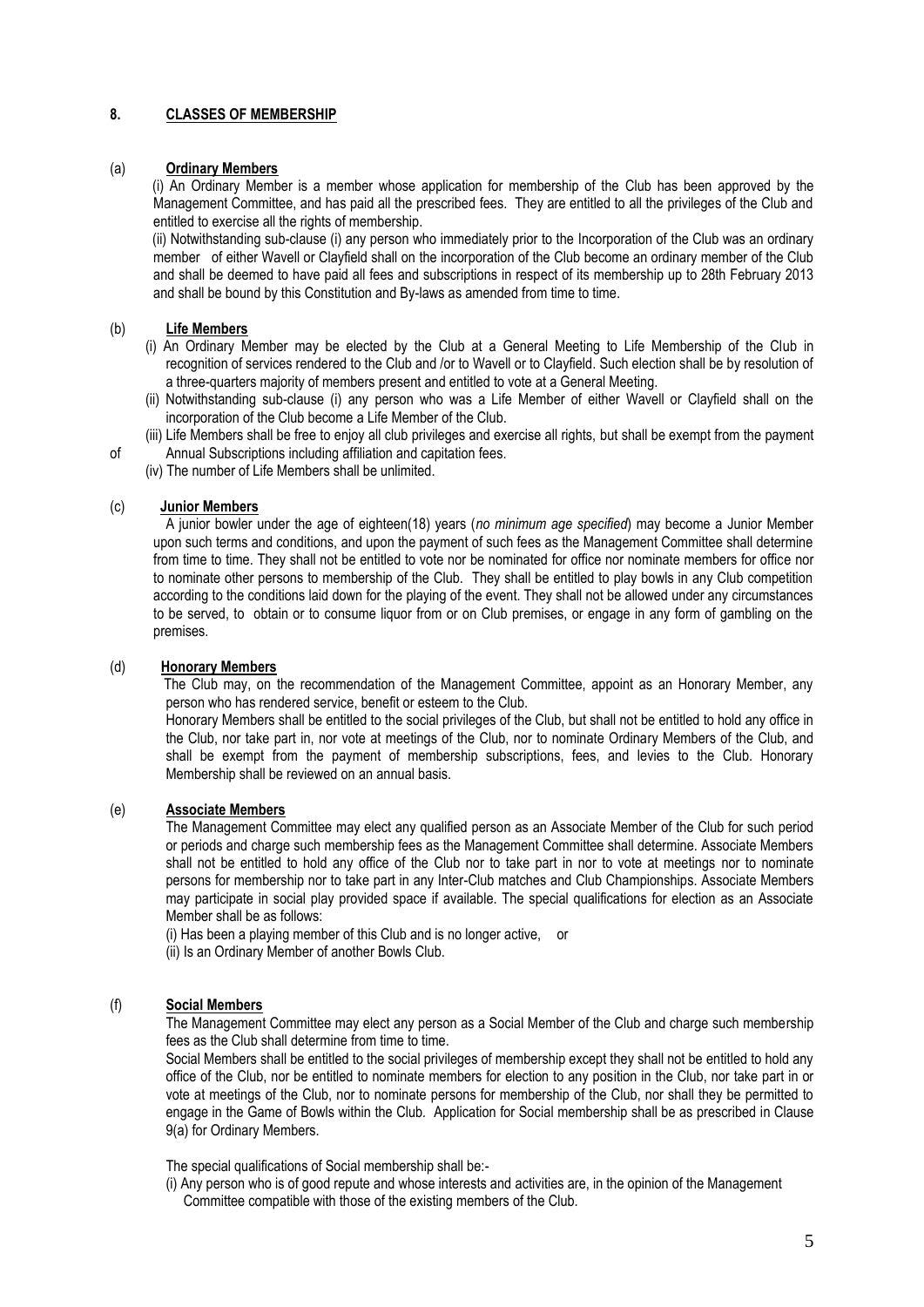### **9. ADMISSION TO MEMBERSHIP**

#### (a) **Application Form**

An application for membership of the Club with the exception of Honorary members as provided for in this Constitution, must be made in writing on a form prescribed by the Management Committee and shall bear the name and signature of the proposer and seconder as well as the nominees signature, full name, address, date of birth, and be accompanied by the prescribed fee. Such fee to be refunded if the application is rejected.

#### (b) **Proposed Members Register**

Particulars of all applications for membership of the Club with the exception of Honorary Members as provided for in this Constitution, shall forthwith, upon receipt of same, be entered in the order of time in which each application is received by the Secretary in a book (hereinafter referred to as the Proposed Members Register) to be kept by the Secretary. Each entry shall record the full name and address of the person proposed, and the time and date of receipt by the Secretary of the application, and in relation to any and every vacancy however arising in the membership of the Club, each application shall be dealt with, and determined in the order in which it is so recorded.

#### (c) **Display of Nominations**

Immediately upon the application for membership being recorded in the proposed members register, it shall be displayed on the notice board.

The names and addresses of each person proposed as a member shall be displayed on the Club's notice board for at least seven (7) days prior to the date on which the Management Committee shall consider the application for membership.

#### (d) **Objections to Application for Membership**

Any member or members may object to any application for membership by delivery of a written objection to the Secretary of the Club.

If no written objection is received, all applications for membership shall be dealt with and determined by the Management Committee at a duly convened meeting.

If a written objection is received from a member, or members of the Club, the Management Committee shall investigate the objection before making a decision in relation to acceptance or rejection of the applicant.

For the purpose of enquiring with respect to an applicant, the matter of dealing with and determining the application may be postponed for no longer than three (3) months. Any other such proposals may be dealt with and determined during that period, if,

(i) The application in respect of which the postponed proposal is required to be dealt with and determined is kept open during the period of postponement.

(ii) The postponed proposal is dealt with and determined forthwith upon the expiration of the period of postponement thereof, and in priority to any and every proposal evidenced by the proposed members register as being of a later date.

#### (e) **Members to Retain Qualifications**

A person shall not be allowed to remain a member of the Club unless the person continues to remain financial, and complies with the Constitution and By-laws of the Club.

#### (f) **Acceptance of Rules by Members**

All members, on admission, shall be deemed to have agreed to be bound by the Constitution, and By-laws of the Club in force for the time being.

## **10. REJECTION OF APPLICATION FOR MEMBERSHIP**

A person, whose application for membership is rejected by the Management Committee, may within ten(10) days of receipt of written notification thereof lodge with the Secretary of the Club written notice of intention to appeal against the decision of the Management Committee. The appeal shall be determined as set out in Clause 13(b) of this Constitution.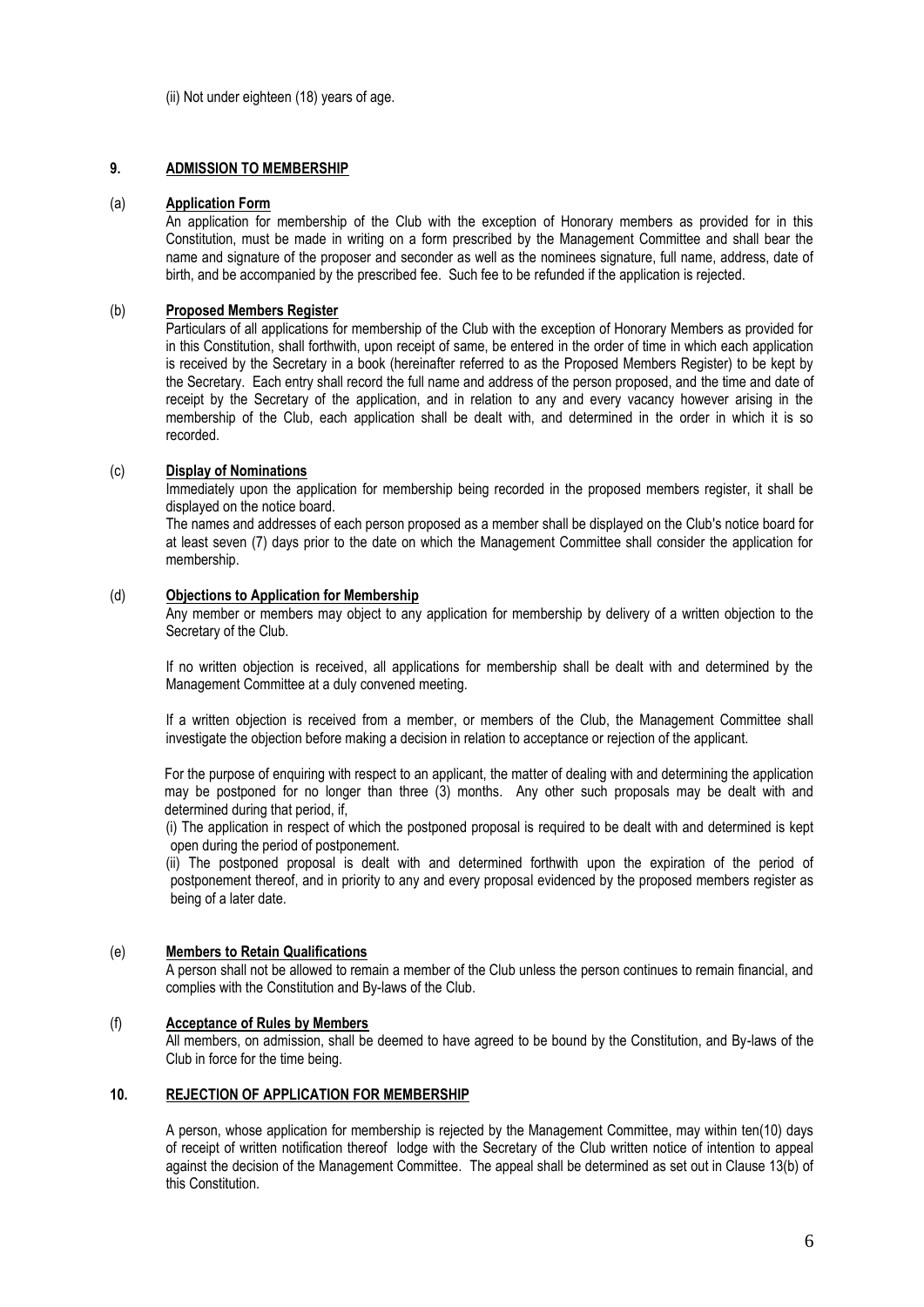A record in a Members Admissions Book shall be kept by the Club of the time and date of the holding of every such meeting of the Management Committee or Special General Meeting of members of the Club, the names of the members present and entitled to vote on the question of the admission of each and every person proposed as a member at such a meeting, and the names of the person proposed and whether they are accepted or not. If there is more than one member to be balloted for each shall be balloted for separately.

Any applicant who has been rejected by the Management Committee or by ballot at a Special General Meeting of members of the Club shall not be proposed for membership during the next twelve(12) months unless it appears to the satisfaction of the Management Committee that an injustice has been done.

## **11. RESIGNATION FROM MEMBERSHIP**

#### (a) **Member may Resign**

A member may resign from the Club at any time by giving notice in writing to the Secretary. Such resignation shall take effect from the date of such notice being received by the Secretary unless a later date is specified in the notice when it shall take effect on that later date. The Secretary shall acknowledge in writing, the receipt of each resignation.

A request for a clearance shall be in accordance with the State Authority Rules and shall not be taken as a resignation.

## (b) **Responsibility for Outstanding Monies**

Resignation from the Club shall not relieve any person from the payment of any subscriptions, or other monies due or payable by that person at the time of the resignation or termination of membership. The resignation of any member shall involve the automatic forfeiture of all rights and privileges in respect to all club matters and property.

Any member, who resigns after the commencement of the new financial year shall be liable for that years subscription fees, as well as any other monies owed to the Club by that member.

Any member failing to give written notice to the Secretary of an intended resignation prior to the date on which that member's subscription is due shall be liable for the current years subscription fee, and any other monies owing to the Club by that member.

## **12. CONDUCT OF MEMBERS**

Members and visitors shall, at all times, maintain a proper discipline and decorum, and shall not conduct illegal gambling, betting on games, speak obscene or abusive language or indulge in unseemly conduct. Any alleged infringement of this clause, on report in writing to the Management Committee shall be investigated by the Management Committee, which shall have power to demand and direct apologies, and, if necessary, if the offending person be a member, to deal with that person under the provisions of Clause 13 or if that person be a member of another club to report that persons conduct to such Club, to the DBA, DLBA and Bowls Qld. If the person be a visitor, who is not a member of a Bowls Club, the Senior Officer present at the time shall have authority to have that person removed from the Club premises.

Any infringement of this provision and any complaints or protests lodged by a member or members of the Club in respect of any member or members of the Club shall be in writing to the Secretary, and shall be dealt with in the first place by the Management Committee who may, if deemed necessary, call a Special General Meeting. The member or members in respect of whom such complaints or protests have been lodged shall be entitled to attend the Management Committee meeting personally to state their case(s).

#### **13. SUSPENSION FROM OR TERMINATION OF MEMBERSHIP**

The Management Committee shall have power to reprimand, suspend or expel any member who fails to observe any of the Constitution or By-laws of the Club, the District Association, or of Bowls Qld, or who is deemed guilty of an act, practice, or conduct calculated to bring discredit on the Game of Bowls or to the Club or District Association, or Bowls Qld, and its members, or who on any Club or District Association premises engages in illegal gambling, betting, or uses obscene or abusive language.

#### (a) **Complaint to be in Writing**

A member shall not be dealt with by the Management Committee under this provision, except upon a charge or complaint made in writing to the Secretary. Such charge or complaint shall set out the conduct, which is the subject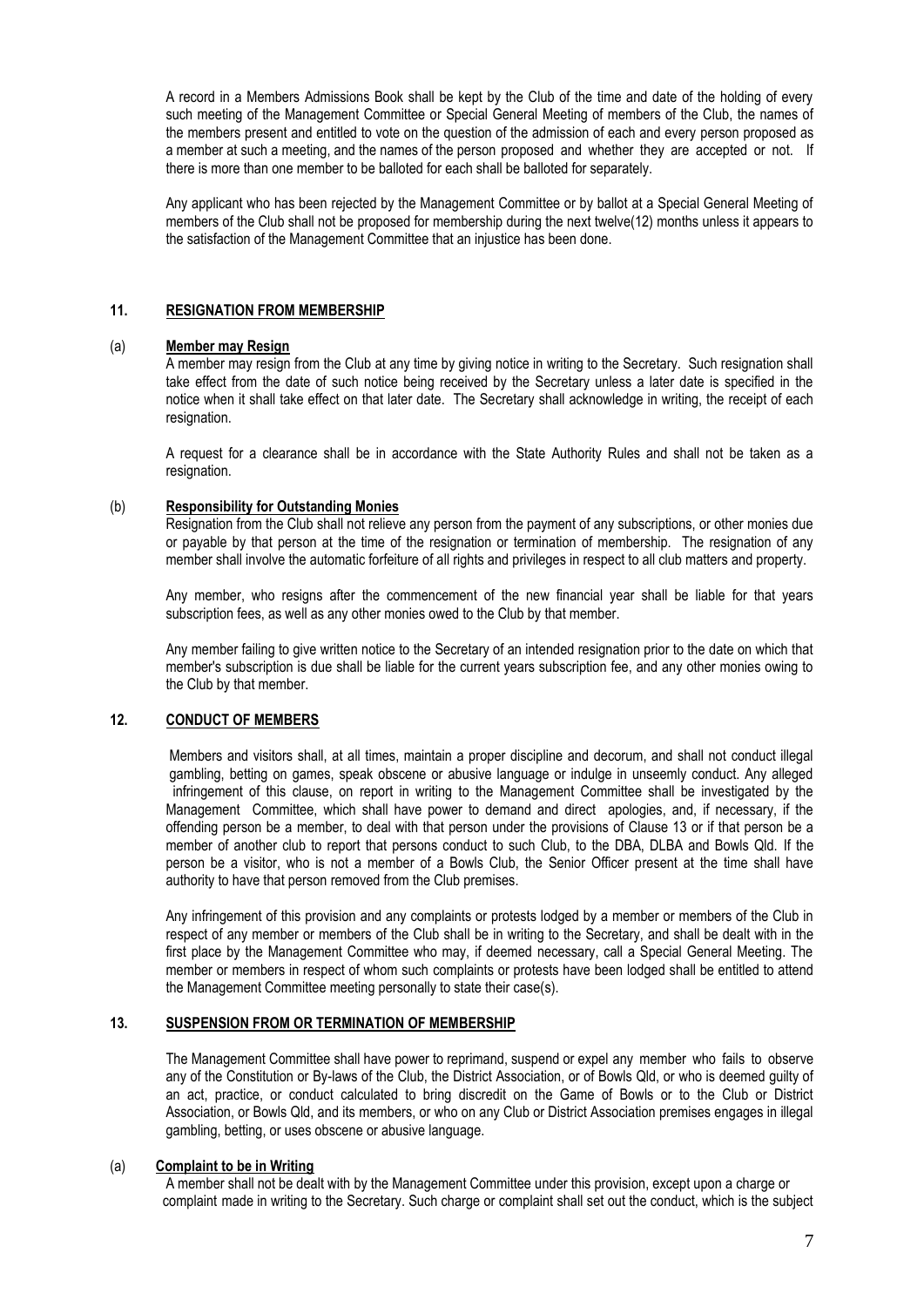matter of the charge or complaint, and bear the signature of the complainant. Any member so charged shall be notified in writing by the Secretary of the nature of the complaint, and the member charged shall be given the right of answering the charge by appearing before the Management Committee, and of calling evidence, and of questioning witnesses.

In the event of a Junior Member being called before the Management Committee on a charge or complaint, such member shall be entitled to be accompanied by Parent/Guardian.

#### (b) **Right of Appeal**

Any person so reprimanded, suspended or expelled shall have the right of appeal within ten(10) days of receipt of written notice of reprimand, suspension or expulsion to a Special General Meeting. Such written notice shall inform the person of the right of appeal under this Clause. The appeal shall be in writing, signed by the appellant. Upon receipt by the Secretary of the Notice of Appeal, a Special General Meeting shall be called by the Secretary in accordance with Clause 15(b), and the appellant shall be entitled to all Club privileges until such appeal is determined. An appeal shall be deemed lost unless upheld by a three-quarters majority of those members present and entitled to vote at the meeting. There shall be no further right of appeal.

Forthwith, after the expiration of the said ten(10) days, if the person suspended or expelled has failed to appeal, or if the appeal has failed at the Special General Meeting, the person concerned shall lose all rights and privileges of the Club during the period of suspension or expulsion, and the Secretary shall certify, in writing, to the DBA, the DLBA and Bowls Qld the name of the person suspended or expelled, and the period of suspension.

A member shall not be suspended from the privileges of membership under this Clause for a longer period than six(6) months. Any person, whether a member of this Club, a member of another bowls club affiliated with Bowls Qld or any other Bowls Association, and is suspended or expelled by order of this Club, or any other club or association, or is removed from the list of members of a club or association, as a result of the failure to pay monies to that Club, or association, shall be denied the privileges of membership of this Club, and shall not be permitted to enter the premises of this Club during the period of suspension, expulsion, or removal.

 An expelled member shall not be eligible to apply for re-admission to the Club for a period of at least one(1) year after the date of his expulsion.

#### (c) **Member Who Defaults in Payment of Subscriptions**

The Management Committee may terminate the membership of any person whose subscription is one (1) month in arrears of the prescribed period set out in Clause 42(b). Any such person so removed from membership, who desires re-admission shall tender payment of all arrears, not exceeding twelve(12) months subscription, and apply in accordance with Clause 9. Payment of a nomination fee may be waived at the discretion of the Management Committee.

#### **14. REGISTER OF MEMBERS**

The Management Committee shall cause a register to be kept, in which shall be entered the name, residential address, and date of birth of each person admit ted to membership of the Club, and the date of admission.

Particulars shall also be entered into the Register of all Deaths, Resignations, Terminations and Reinstatement of membership, and any further particulars as the Management Committee, or the members at any General Meeting may require from time to time.

The Management Committee may, on the application of a member of the Club, withhold information about the member (other than the member's full name) from the register available for inspection if the Management Committee has reasonable grounds for believing the disclosure of the information would put the member at risk of harm or otherwise would involve a breach of any law relating to privacy.

#### A member must not:-

- (i) use information obtained from the register of members to contact, or send material to, another member of the Club for the purpose of advertising for political, religious, charitable or commercial purposes; or
- (ii) disclose information obtained from the register to someone else, knowing that the information is likely to be used to contact, or send material to, another member of the Club for the purpose of advertising for political, religious, charitable or commercial purposes. The above does not apply if the use or disclosure of the information is approved by the Management Committee.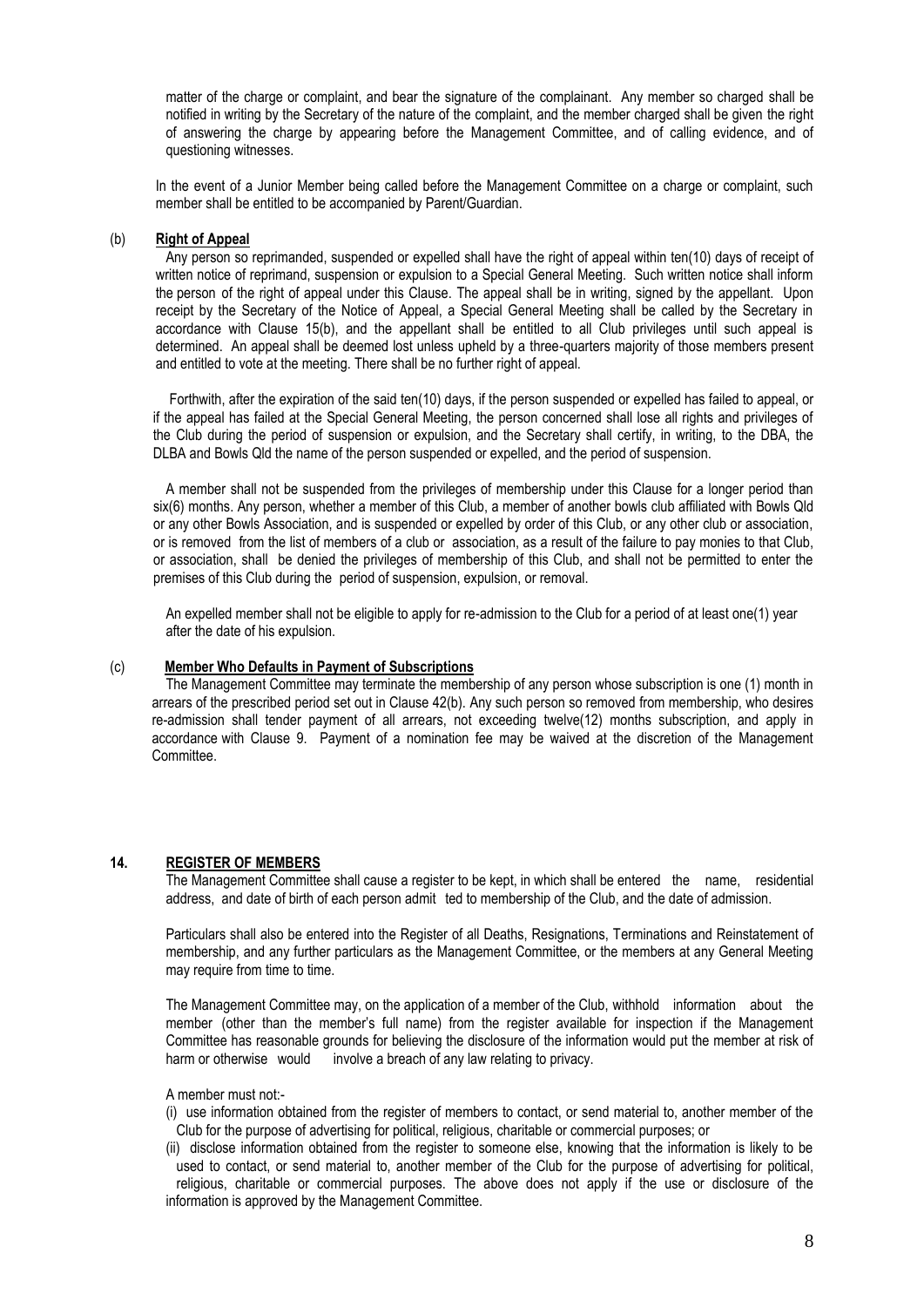## **SECTION C - GOVERNMENT OF THE CLUB**

## **15**. **GENERAL MEETINGS**

#### (a) **Annual General Meeting**

The Annual General Meeting of the Club shall be held during the month of February on a date to be fixed by the Management Committee.

The business of the Annual General Meeting shall include:-

- (1) Reading the notice convening the meeting.
- (2) Confirmation of the Minutes of the previous Annual General meeting and/or Special General Meeting/s.<br>(3) Consideration and adoption of the Annual Report.
- (3) Consideration and adoption of the Annual Report.<br>(4) Presentation of the Balance Sheet and Finan
- Presentation of the Balance Sheet and Financial Statements (including the auditors report) and consideration and adoption thereof.
- (5) Conferring of Awards
- (6) Election of Management Committee.,
- $(7)$  Election of Games Directors & Selectors<br> $(8)$  Appointment of Auditor/s and Solicitor/s.
- (8) Appointment of Auditor/s and Solicitor/s.
- $(9)$  Consideration of Notices of Motion.<br> $(10)$  To transact any general business the
- To transact any general business that may be brought forward in accordance with the Rules of the Club.

#### b) **Special General Meetings**

The Secretary shall convene a Special General Meeting -

- (1) When directed to do so by the Management Committee, or
- (2) On the requisition in writing signed by not less than one-third of the members presently on the Management Committee, or
- (3) On the requisition in writing by Ordinary and Life members being in number not less than the number of members presently on the Management Committee, plus one.
- (4) On being given notice in writing of an intention to appeal against the decision of the Management Committee to reject an application for membership or to suspend, or terminate the membership of any person.

Notices requesting a Special General Meeting shall clearly state the reason why such Special General Meeting is being convened, and the nature of the business to be transacted thereat.

A Special General Meeting shall only consider the matter/s for which notice has been given to members.

#### (c) **Notices of Motion**

Notices of Motion to be included on the Agenda of the Annual General Meeting or any General Meeting shall be received by the Secretary at least twenty-one(21) days prior to the meeting at which they will be discussed

## **16. NOTICES FOR GENERAL MEETINGS**

The Secretary shall convene all General Meetings of the Club by giving not less than fourteen (14) days notice thereof by posting such notice on the Club's notice board at least fourteen (14) days prior to such Meeting. The notice of a General Meeting shall clearly state the nature of the business to be discussed thereat.

### **17. QUORUMS FOR GENERAL MEETINGS**

At any General Meeting the number of members required to constitute a quorum shall be double the number of members n the Management Committee, plus one.

No business shall be transacted at any General Meeting unless a quorum of members is present at the time when the meeting proceeds to business.

If within half an hour from the time appointed for the commencement of a General Meeting a quorum is not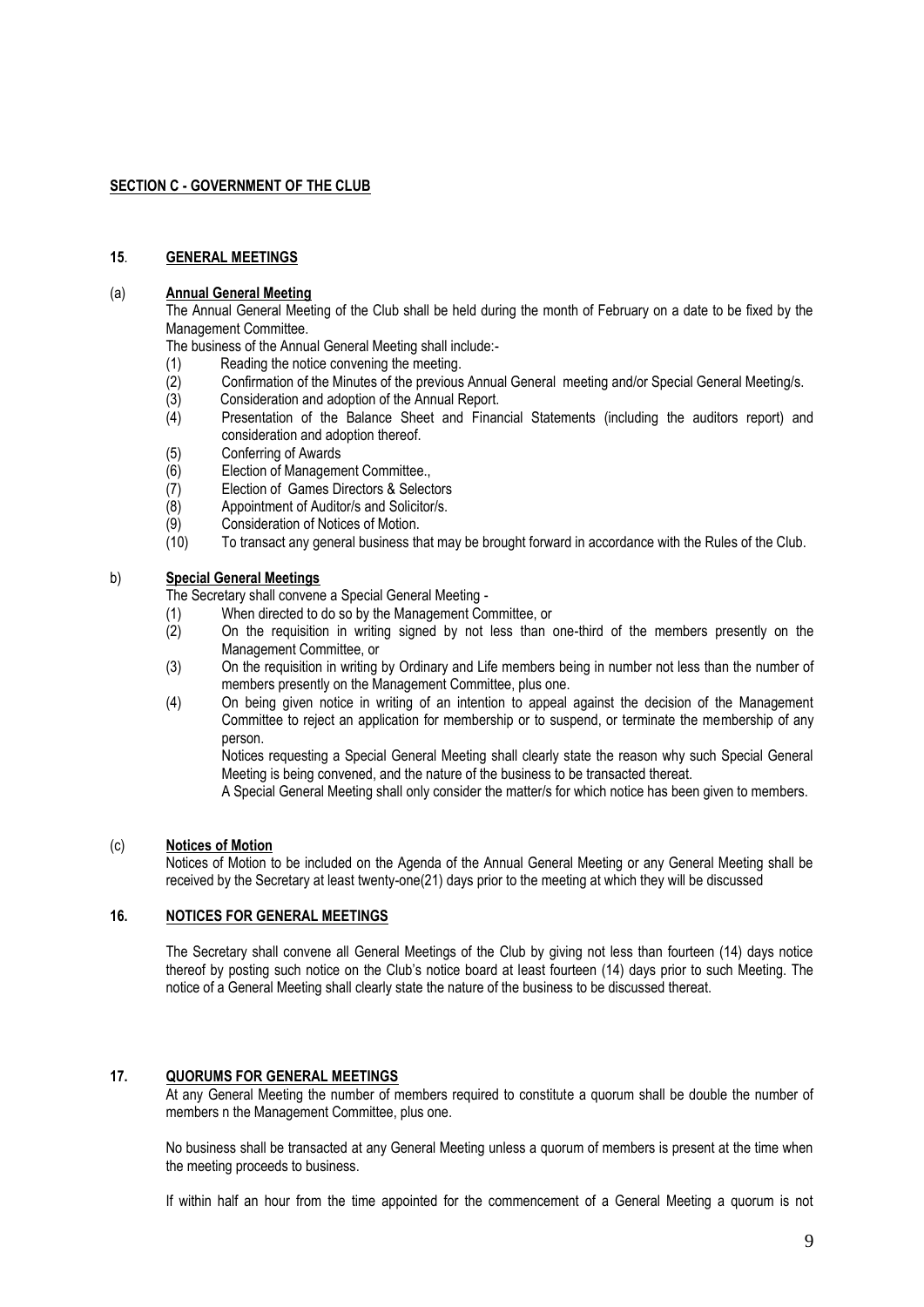present, the meeting, if convened upon the requisition of members of the Management Committee, or the Club, shall lapse. In any other case it shall stand adjourned to the same day in the next week at the same time and place, or to such other day, and at such other time and place as the Management Committee may determine, and if at the adjourned meeting a quorum is not present within half an hour from the time appointed for the meeting, the members present shall be a quorum.

The Chairman may, with the consent of any meeting at which a quorum is present (and shall if so directed by the meeting) adjourn the meeting from time to time and from place to place, but no business shall be transacted at any adjourned

 Meeting other than the business left unfinished at the meeting from which the adjournment took place. When a meeting is adjourned for twenty-eight(28) days or more, notice of the adjourned meeting shall be given as in the case of the original meeting. Save as aforesaid it shall not be necessary to give any notice of an adjournment, or of the business to be transacted at an adjourned meeting.

## **18. CONDUCT OF GENERAL MEETINGS**

Unless otherwise provided by this Constitution, or the By-laws, at every General Meeting -

#### (a) **The Chairman**

The Chairman or in his absence the Deputy Chairman shall preside, or if they are not present within fifteen(15) minutes after the time appointed for the holding of the meeting or is unwilling to act, then the members present shall elect one of their number to be chairman of the meeting.

The Chairman shall maintain order and conduct the meeting in a proper and orderly manner.

## (b) **Voting**

Every question, matter, or resolution shall, subject to Clause 19, be decided by a majority of votes of the members present and entitled to vote. Every financial member present shall be entitled to one vote, and in the case of equality of voting the status quo shall be maintained.

The contested election of members of the Management Committee shall be by secret ballot, in accordance with the By-laws.

(c) A member shall not be entitled to appoint a proxy.

## **19**. **SPECIAL RESOLUTIONS**

Election of Life Members, Suspension and/or Termination of Membership, alterations to this Constitution, removal of a member of Management Committee and such other matters that members may resolve by simple majority vote at a General Meeting to be "Special Resolutions" shall be resolved by the affirmative vote of at least three-quarters of the members present at the meeting and entitled to vote.

#### **20**. **THE AUDITOR/S AND SOLICITOR/S**

 (a) An Auditor, who shall be qualified as required by the Associations Incorporation Act, 1981, (as amended) shall be appointed to audit the accounts, and prepare reports for submission to the next Annual General Meeting. The Auditor shall, when required by Management Committee, conduct special audits and investigations. The Auditor shall, at all times, have access to the books of account, vouchers, and relevant records of the Club, and shall have the right to obtain explanations relative to the finance and affairs of the Club, and the accounts from any person holding office or employment in the Club.

 (b) A Solicitor/s, (Honorary or Retained) may be appointed at the Annual General Meeting of the Club, or if not then appointed or if a vacancy occurs he may be appointed by the Management Committee and he need not be a member of the Club.

## **21. THE COMMON SEAL**

The Management Committee shall provide for a Common Seal, and for its safe custody. The Common Seal shall only be used by the authority of the Management Committee, and every instrument to which the seal is affixed shall be signed by the Secretary and any one (1) of the Chairman or Finance Co-ordinator.

## **22. ALTERATIONS TO THIS CONSTITUTION**

(1)Subject to the provisions of the Associations Incorporation Act, this Constitution may be amended, rescinded,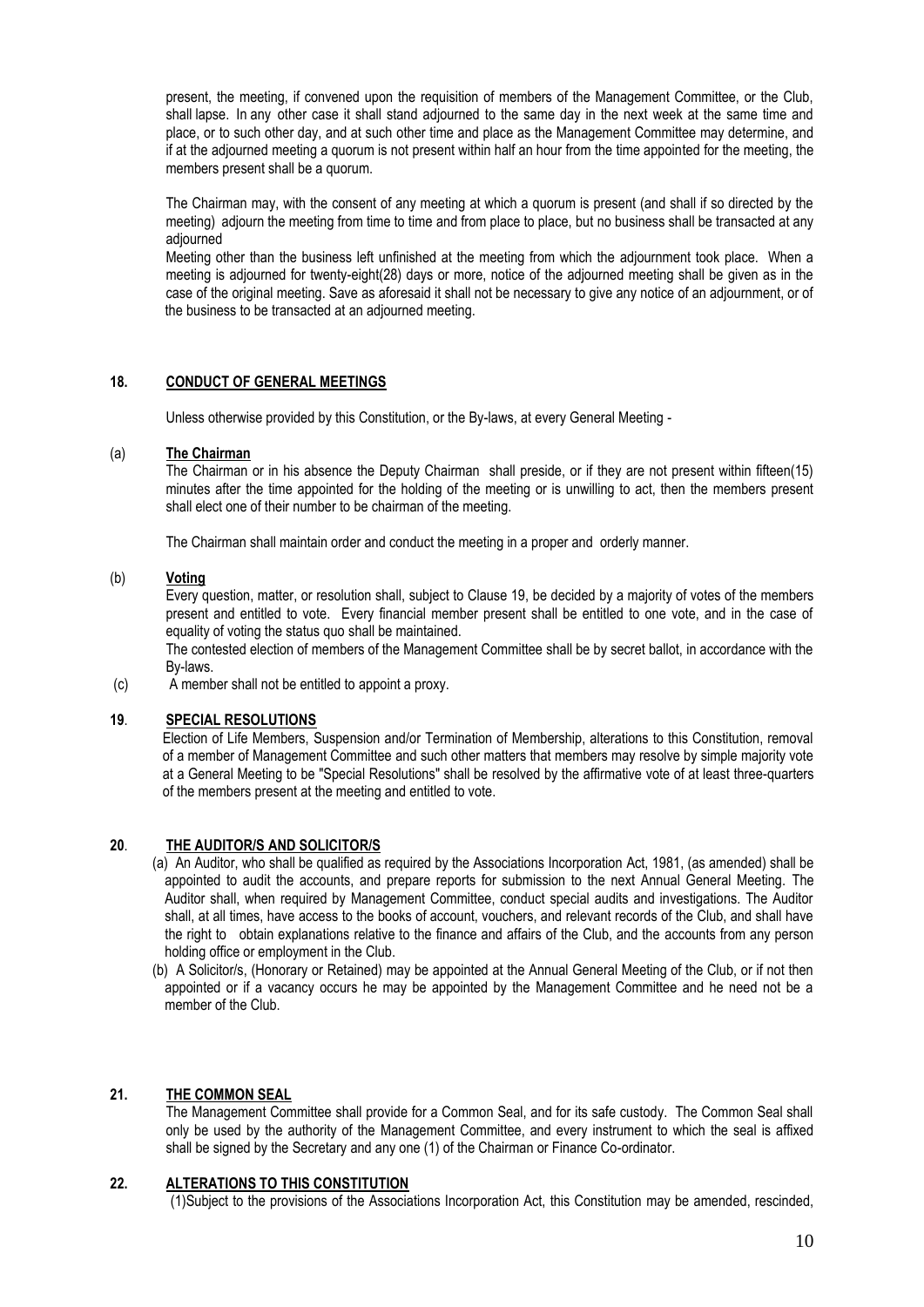- or added to from time to time by a Special Resolution carried at a General Meeting.
- (2) However an amendment, repeal or addition is valid only if it is registered by the chief executive

## **23. DISTRIBUTION OF SURPLUS ASSETS**

If the Club be wound up in accordance with the provisions of the Associations Incorporation Act 1981 (as amended), and there remains, after satisfaction of all its debts and liabilities, any property whatsoever, the same shall not be paid or distributed among the members of the Club, but shall be given or transferred to some other institution having objects similar to the objects of the Club, being bowls clubs then affiliated with the Bowls Qld. , or a successor body and which shall prohibit the distribution of its income and property among its members to an extent at least as great as is imposed on the Club under or by virtue of sub clause 45(d), such institution to be determined by the members of the Club, provided the institution to which the property of the club is transferred, is an institution approved by the Commissioner of Taxation as an institution referred to in Section 50/45 (c ) of the Income Tax Assessment Act, 1997 (as amended).

## **SECTION D - MANAGEMENT OF THE CLUB**

## **24. THE MANAGEMENT COMMITTEE**

(i) The management and business of the Club shall be vested in a Management Committee comprising the following:-

Chairman, Deputy Chairman, Secretary, Finance Co-ordinator, Greens Co-ordinator, Games Planning/Catering Co-ordinator, Membership Co-ordinator, Building/Maintenance Co-ordinator, President Ladies' Bowls Section, President Men's Bowls Section, Provedore .

All offices shall be honorary and elective. Every financial Ordinary Member and Life Member of the Club shall be eligible to hold any office.

(ii) Notwithstanding sub clause (1) hereof the Management Committee from the date of incorporation up to the time that the members of the Management Committee elected at the first Annual General Meeting of the Club take office shall comprise a Chairman, Deputy Chairman, Secretary, Finance Co-ordinator and six other members who shall be the interim officers appointed by Clayfield and Wavell pursuant to section 81 of the Associations Incorporation Act 1981.

The following shall apply to the Management Committee referred to in sub clause (ii) hereof namely

- (a) The Management Committee may appoint such person or persons as it determines to perform the functions, duties and powers of each of the officers referred to in sub clause (i) other than Chairman, Deputy Chairman, Secretary and Finance Co-ordinator. The persons appointed need not be members of the Management Committee.
- (b) The Management Committee may make the appointments under section 38 of the Constitution and such appointments shall be advised to members within 21 days after the date of incorporation of the Club in the manner referred to in section 38.
- (c) Notwithstanding section 29 of this Constitution the Presidents of the respective Bowls section of the Club shall only be members of the Executive Committee if they are also members of the Management Committee.

## **25. MANAGEMENT COMMITTEE TO BE ELECTED ANNUALLY**

Save as otherwise provided in this Constitution, and subject thereto, each member shall be elected at the Annual General Meeting of the Club and shall hold office from the conclusion of the election at which they were elected until the conclusion of the election held at the next ensuing Annual General Meeting of the Club, but shall be eligible for re-election. A contested election for any position shall be resolved by ballot in accordance with the Bylaws.

## **26. ELECTION OF THE MANAGEMENT COMMITTEE**

At the Annual General Meeting all members shall retire from office, but shall be eligible, upon nomination, for re-election. The election of members shall take place in the following manner:-

- (a) Any two financial Ordinary Members of the Club shall be at liberty to nominate members to serve as a member of the Management Committee.
- (b) No candidate is eligible for election as a member of the Management Committee unless they, their proposer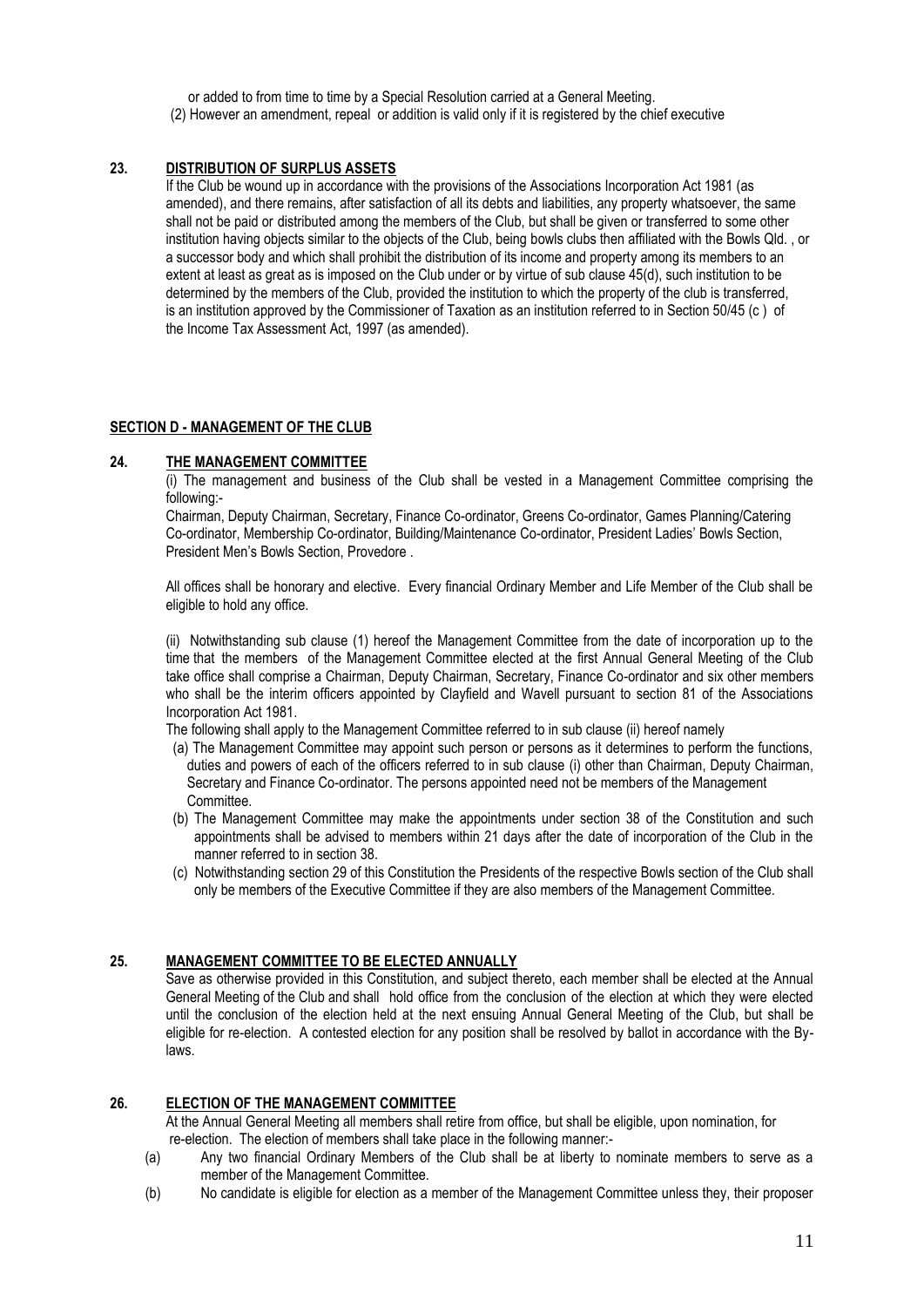and seconder are financial from the date of nomination to the date of election inclusive.

- (c) The nomination, which must be in writing and signed by the candidate, the proposer and seconder, must be lodged with the Secretary at least fourteen (14) days before the Annual General Meeting at which the election is to take place. A resume of each candidate, stating qualifications, must be included on the nomination form.
- (d) A list of candidates names in alphabetical order, together with nomination forms, must be posted in a conspicuous place on the notice board not earlier than twenty-eight (28) days, and not later than fourteen(14) days prior to the Annual General Meeting.
- (e) (i) Balloting lists shall be prepared (if necessary) containing the names of candidates.
- (ii) Each financial member present at the Annual General Meeting shall be entitled to vote for any number of such candidates not exceeding the number of vacancies, except for the position of Section Presidents which will be voted on by members of the individual Sections.
- (f) Should there be insufficient number of candidates nominated, nominations may be taken from the floor of the meeting.

## **27. VACANCIES ON THE MANAGEMENT COMMITTEE**

#### (a) **A Member May Resign**

Any member of the Management Committee may resign from the membership of the Management Committee at any time by giving notice in writing to the Secretary and such resignation shall take effect at the time such notice is received by the Secretary unless a later date is specified in the notice when it shall take effect on that later date.

## (b) **Removal of a Member**

A member may be removed from office by a three-quarters majority of members present and entitled to vote at a Special General Meeting of the Club. The member effected shall have due notice of such meeting and shall be afforded reasonable facilities for making such representations to the meeting as thought fit. There shall be no further right of appeal.

#### (c) **Management Committee to Fill Vacancies**

The Management Committee shall have power at any time to appoint any properly qualified member to fill any casual vacancy on the Management Committee until the next Annual General Meeting. The continuing members may act notwithstanding any casual vacancy in the Management Committee, but if and so long as their number is reduced below the number fixed by or pursuant to this Constitution as the necessary quorum of the Management Committee, the continuing member or members may act for the purpose of increasing the number of members of the Management Committee to that number prescribed as a quorum or for summoning a general meeting of the Club, but for no other purpose.

Provided however that in the event of a vacancy occurring in the office of Chairman between Annual General Meetings the office shall only be filled by members of the Club present and entitled to vote at a Special General Meeting called for that purpose.

#### **28. FUNCTIONS OF THE MANAGEMENT COMMITTEE**

Except as otherwise provided by this Constitution, and the resolution of members of the Club carried at any General Meeting, the Management Committee -

- (a) Shall have general control and management of the affairs, property and funds of the Club and be responsible for appointment , remuneration and dismissal of all employees.
- (b) Shall have authority to interpret the meaning of these Clauses, and any matter relating to the Club on which these Clauses are silent, and

Exercise all the powers of the Club -

- (1) To invest in such manner as the members of the Club may from time to time determine;
- (2) To control its membership, finances, meetings, program and the use of greens;
- (3) To transact and authorise expenditure, provided that Management Committee is not empowered to authorise any single item of expenditure in excess of \$25,000 without prior approval of a General Meeting of the Club.
- (4) To appoint sub-committees.
- (5) To call General Meetings of members.
- (6) To arrange meetings of the Management Committee.
- (7) Set green fees and other charges.
- (8) To make or vary By-laws from time to time but not inconsistent with this Constitution.
- (9) To appoint assistants to members of the Management Committee, such assistants not being able to exercise any power unless they have otherwise been elected on to the Management Committee by the Club, and
- (10) To otherwise act in the interest of members.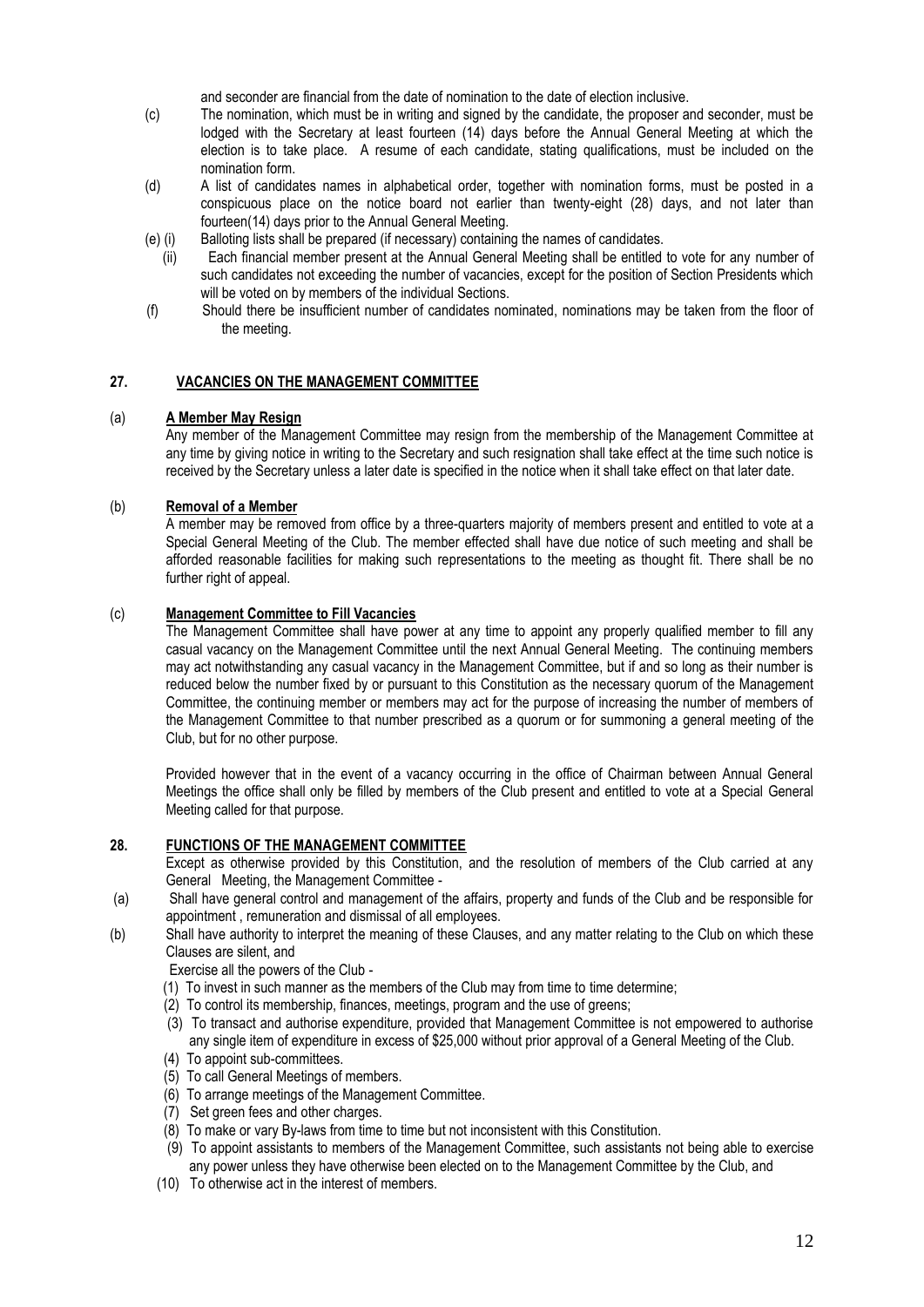## **29. EXECUTIVE COMMITTEE**

The Executive Committee of the Club shall consist of the Chairman, Deputy Chairman, Secretary, Finance Co-ordinator and the respective Bowls Section's Presidents: three (3) members thereof to constitute a quorum.

The Executive Committee shall transact any urgent business of the Club that may arise between Management Committee meetings, and submit a report of any such business transacted by it to the next meeting of the Management Committee, provided always that the Executive Committee shall not incur expenditure in excess of \$10,000 between meetings of the Management Committee, nor deal with the property of the Club. All business transacted by the Executive Committee shall be ratified and approved by the Management Committee at the next Management Committee meeting.

#### **30. MEETINGS OF THE MANAGEMENT COMMITTEE**

The Management Committee shall meet at least once every calendar month to exercise its functions of which at least seven(7) days notice shall be given.

A Special Meeting of the Management Committee shall be convened by the Secretary on the decision of the Chairman, or on the requisition in writing, signed by not less than one-third of the members of the Management Committee, such requisition to clearly state the reasons why the special meeting is being convened, and the nature of the business to be transacted thereat.

At every meeting of the Management Committee a quorum shall be not less than a simple majority of a number equal to the number of members elected to the Management Committee as at the close of the last Annual General Meeting of members.

The Management Committee may meet together and regulate its proceedings as it thinks fit, provided that questions arising at any meeting of the Management Committee shall be decided by a majority of votes and, in the case of equality of votes the status quo shall be maintained.

A member of the Management Committee shall not vote in respect to any contract or proposed contract with the Club in which such member is interested or any matter arising thereof, and if the member votes, the vote shall not be counted.

Not less than one (1) days notice shall be given by the Secretary to members of the Management Committee of any Special Meeting of the Management Committee. Such notice shall clearly state the nature of the business to be discussed thereat. The Chairman or his Deputy shall preside, or if the Chairman or Deputy is not present within fifteen (15) minutes after the time appointed for the holding of the meeting; or is unwilling to act, then the members present shall elect one of their number to be Chairman of the meeting. If within half an hour from the time appointed for the commencement of a Management Committee meeting a quorum is not present, the meeting, if convened upon the requisition of members of the Management Committee, shall lapse. In any other case it shall stand adjourned to the same day in the next week at the same time and place as the Management Committee may determine, and if at the adjourned meeting a quorum is not present within half an hour from the time appointed for the meeting, the meeting shall lapse. Any member of the Management Committee who is absent from regularly notified meetings of the Committee on three (3) consecutive occasions without the consent of the Committee should be deemed to have vacated the office.

## **31. GAMES DIRECTORS & SELECTORS TO BE ELECTED ANNUALLY**

- (i) This applies to both ladies' and men's bowling sections and follow the same procedure as outlined in Clauses 25 and 26 (election of Management Committee).
- (ii) Election for these positions will be voted on by members of those individual Sections.
- (iii) The Selection Committees will consist of three members.

## **32**. **SUB COMMITTEES**

(i) The Management Committee may, as required, establish any Standing Committees or other Committees from time to time.

(ii) Any Standing Committee or other Committee established under Clause 32 (i) shall perform the duties and functions and exercise the powers in accordance with the Constitution and directions of the Management Committee.

#### **33(a) MEMBERSHIP OF COMMITTEES**

(i) Each Committee shall be comprised of not more than five and not less than three members, except for selection committees which shall consist of three members .

**(**ii) The Chairman shall be ex officio on all Committees.

(iii) In addition the respective Presidents shall be ex officio on all Bowls Section Committees.

(iv) If a casual vacancy occurs in a Committee the Management Committee shall approve the appointment of a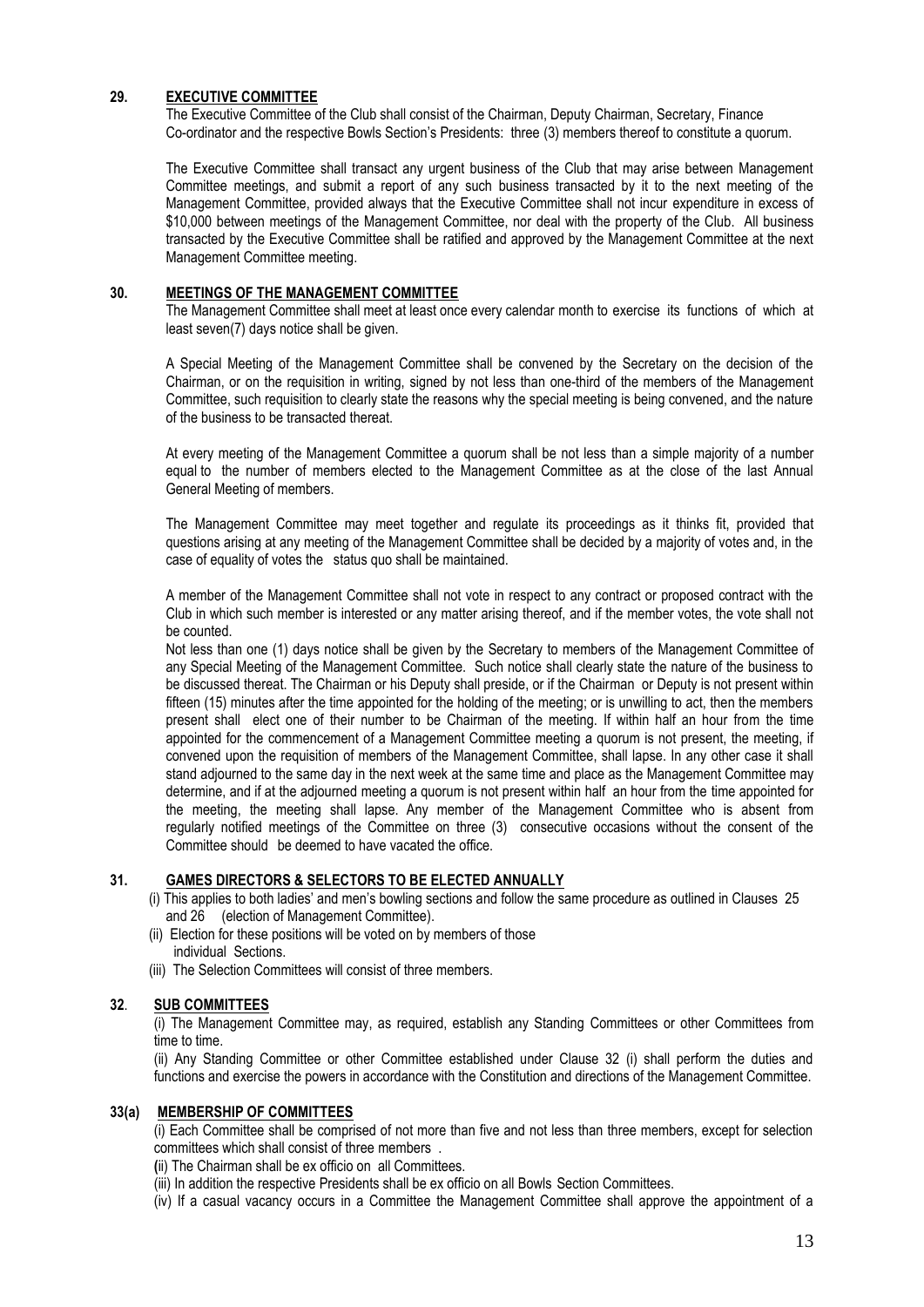suitable person to fill the vacancy.

#### **33(b) DUTIES AND QUALIFICATIONS**

The duties and qualifications of Committee members shall be set out in the By-Laws.

#### **34. DISMISSAL OF COMMITTEE MEMBERS**

1.The Management Committee may dismiss a Committee member:

- (i) if the Committee member has failed to properly discharge his duties in accordance with the Constitution or By- Laws; or
- (ii) If the Committee member is guilty of misconduct or action detrimental to the Club or the game of bowls; or
- (iii) on the written recommendation of the Committee Chairman if, in the opinion of the Management Committee the recommendation was made for sufficient reason.
- 2. A Committee member under consideration by the Management Committee for dismissal has the right to be personally present or present a submission in writing to the Management Committee prior to the Management Committee making its decision.

## **35. PROCEEDINGS OF COMMITTEES**

- **(**i) Except as otherwise provided by the Constitution or By-laws a Committee shall have control over its own proceedings.
- (ii) Where a Committee meeting is held and:
	- (a) a Chairman has not been elected by the Committee or appointed by the Management Committee or
	- (b) the Chairman is not present within 10 minutes after the time appointed for the holding of the meeting or is unwilling to act, the Committee members present may elect one of their number to be Chairman of the meeting.
- (iii) Committees shall meet monthly, or at such other times as approved by the Management Committee

## **36. QUORUM**

- **(**i) No business shall be transacted at any Committee meeting unless a quorum is present at the time when the meeting proceeds to business.
- (ii) A quorum for any Committee meeting shall be constituted when the Committee members present represent at least 50% of the Committee membership. If a quorum is not present within 30 minutes of the time appointed for the meeting then the meeting will be rescheduled.

#### **37. VOTING AT COMMITTEE MEETINGS**

(i) Questions arising at a meeting of a Committee shall be determined by a majority of votes of the members present and voting**.**

## **3***8.* **VICE PRESIDENTS DBA , DLBA AND BOWLS QLD.DELEGATES, ASSISTANT SECRETARIES / TREASURERS, DEAN OF UMPIRES , DEAN OF COACHES, CATERING OFFICERS.**

Vice Presidents, DBA and DLBA and Bowls Qld. Delegates, Assistant Secretaries/Treasurers, Dean of Umpires, Dean of Coaches and Catering Officers shall be appointed by the Management Committee and appointments advised to members within twenty-one (21) days after the Annual General Meeting by posting notice of such appointments on the Club's notice board.

#### **39. INDEMNITY OF MEMBERS**

In the event of any proceedings being taken against a member or members of the Club in respect of any matter, or thing done by them in the proper performance of their duties, or by the direction, or with the authority of the Club, the Club shall indemnify such member, or members, of the Club so proceeded against in respect of their costs of such proceedings, and in respect of all costs and damages and other sums which they may be compelled to pay in the course or as a result of such proceedings.

#### **40. RESOLUTIONS IN WRITING**

A resolution in writing signed by all the members of the Management Committee for the time being entitled to receive notice of a meeting of the Management Committee shall be as valid and effectual as if it had been passed at a meeting of the Management Committee duly convened and held. Any such resolution may consist of several documents in like form, each signed by one or more members of the Management Committee.

#### **41. SECRETARY TO KEEP MINUTES**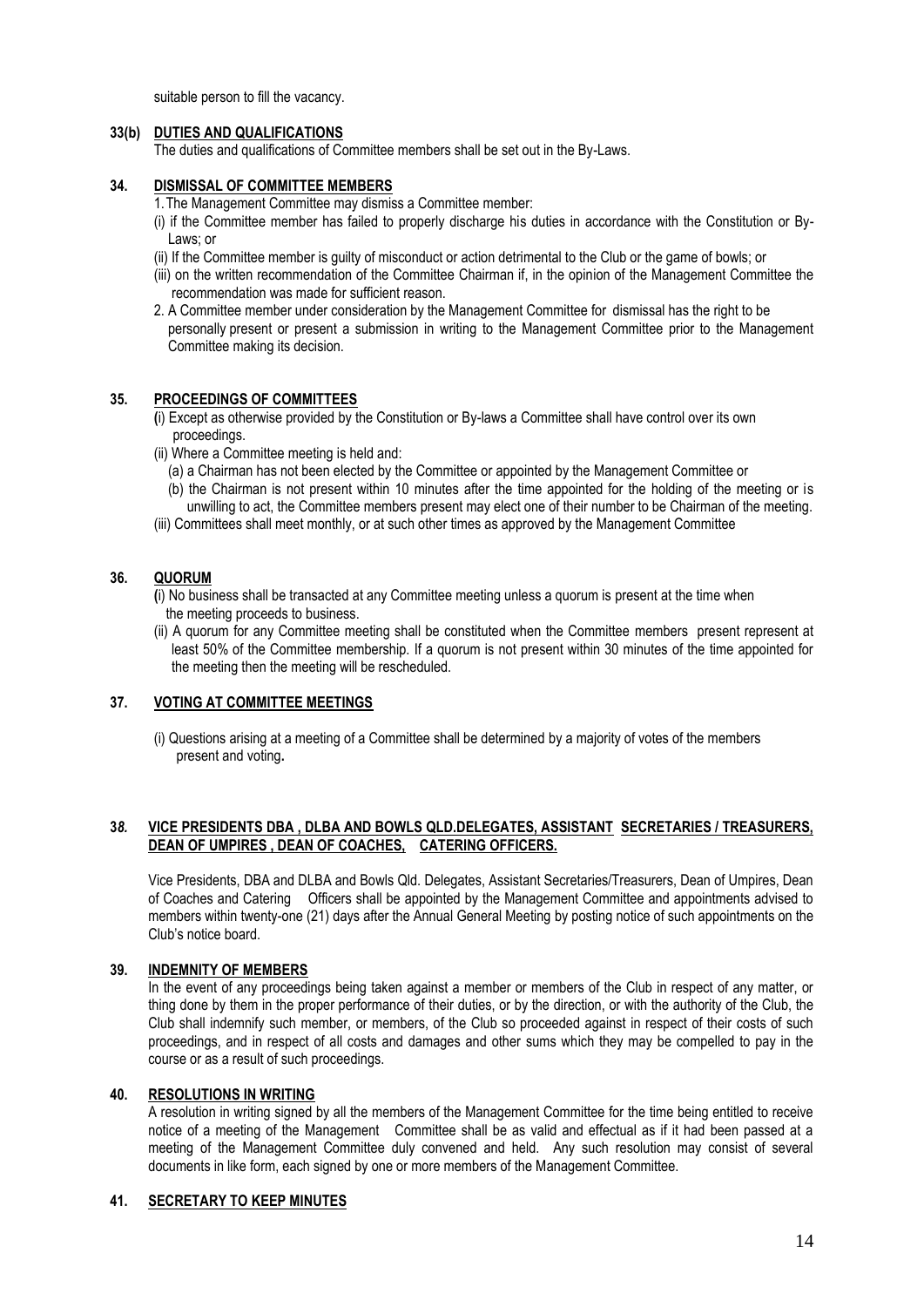The Secretary shall cause full and accurate minutes of all questions, matters, resolutions, and other proceedings of every Management Committee meeting and General Meeting to be entered in a book to be open for inspection at all reasonable times by any financial member who previously applies to the Secretary for that inspection. For the purposes of ensuring the accuracy of the recording of such minutes, the minutes of every Management Committee meeting shall be signed by the Chairman of that meeting, or the Chairman of the next succeeding Management Committee meeting verifying their accuracy. Similarly, the minutes of every general meeting shall be signed by the Chairman of that meeting, or the Chairman of the next succeeding general meeting; provided that the minutes of any Annual General Meeting shall be signed by the Chairman of that meeting or the Chairman of the next succeeding Annual General Meeting.

## **42. FINANCE.**

(a) Financial Year - The Financial Year of the Club will end on 31st December each year.

(b)Annual Subscription

(i) The Annual Subscription shall be payable in advance, either as a full amount by 1st March in that financial year or half-yearly in equal instalments on or before 1st March and 1st September in that financial year.

(ii All fees shall be payable by all members, irrespective of class, except as provided by this Constitution.

(iii) Such fees and subscriptions shall be determined at the Annual General Meeting and shall continue in force until altered at a subsequent Annual General Meeting.

(iv) When so determined, the Annual Subscription shall be deemed to be due and payable on the first day of the month immediately following the Annual General Meeting and shall apply to the period commencing on the date it was due and ending on the last day of the month in which the next Annual General Meeting is held.

(v) If a member fails to pay the annual subscription, either annually or half-yearly, within one (1) month of it becoming due they shall be deemed to be unfinancial.

(vi) The Fees, as fixed shall be payable by new members joining the Club in the twelve (12) months following the Annual General Meeting.

- (c) The Management Committee may, at its discretion vary the Annual subscription in the case of any member in difficult or indigent financial circumstances or for any other special reason by reducing the amount payable in any particular year, and if such member pays the reduced subscription within one (1) month of the Management Committee's decision being advised to them they shall not be deemed unfinancial.
- (d) Any person taking up membership subsequent to the commencement of a half year period shall pay the subscription contribution pro rata on a monthly basis from the date of acceptance as a member to the end of the half year period.
- (e) The Management Committee shall have the power to charge a playing fee, such fee being subject to variation and determined by a majority decision of the Management Committee.

## **43. UNFINANCIAL MEMBERS**

Any member who becomes unfinancial shall forthwith be deprived of all privileges of membership of the Club, including -

- (1) The right to hold office.
- (2) The right to speak or vote at any meetings of Management Committee or at any general meeting of the Club.
- (3) The right to nominate any person for office or be nominated for office in the Club, and
- (4) The right to enter for and play in Club matches or social play.

(5) The right to enter Club property. All privileges shall be restored to a previously unfinancial member upon the payment of all subscriptions and monies due to the Club.

## **44. LEVIES**

 (a) The Club may at any time strike a per capita levy on all Ordinary and Life Members at an Annual or Special General Meeting of the Club.

(b) No levy shall be payable to the Club unless it is passed by not less than three-quarters (3/4) majority vote of the members present and entitled to vote at that meeting.

(c) A notice advising that the levy has been struck and the amount thereof, shall be placed on the Notice Board within two (2) days following the Meeting. Each member who has not paid the levy within fourteen (14) days shall be advised by letter, delivered to the member or posted to his address, of any levy struck as aforesaid. If a member fails to pay the levy within one (1) month from the day following the posting of the letter of advice, he shall be deemed unfinancial.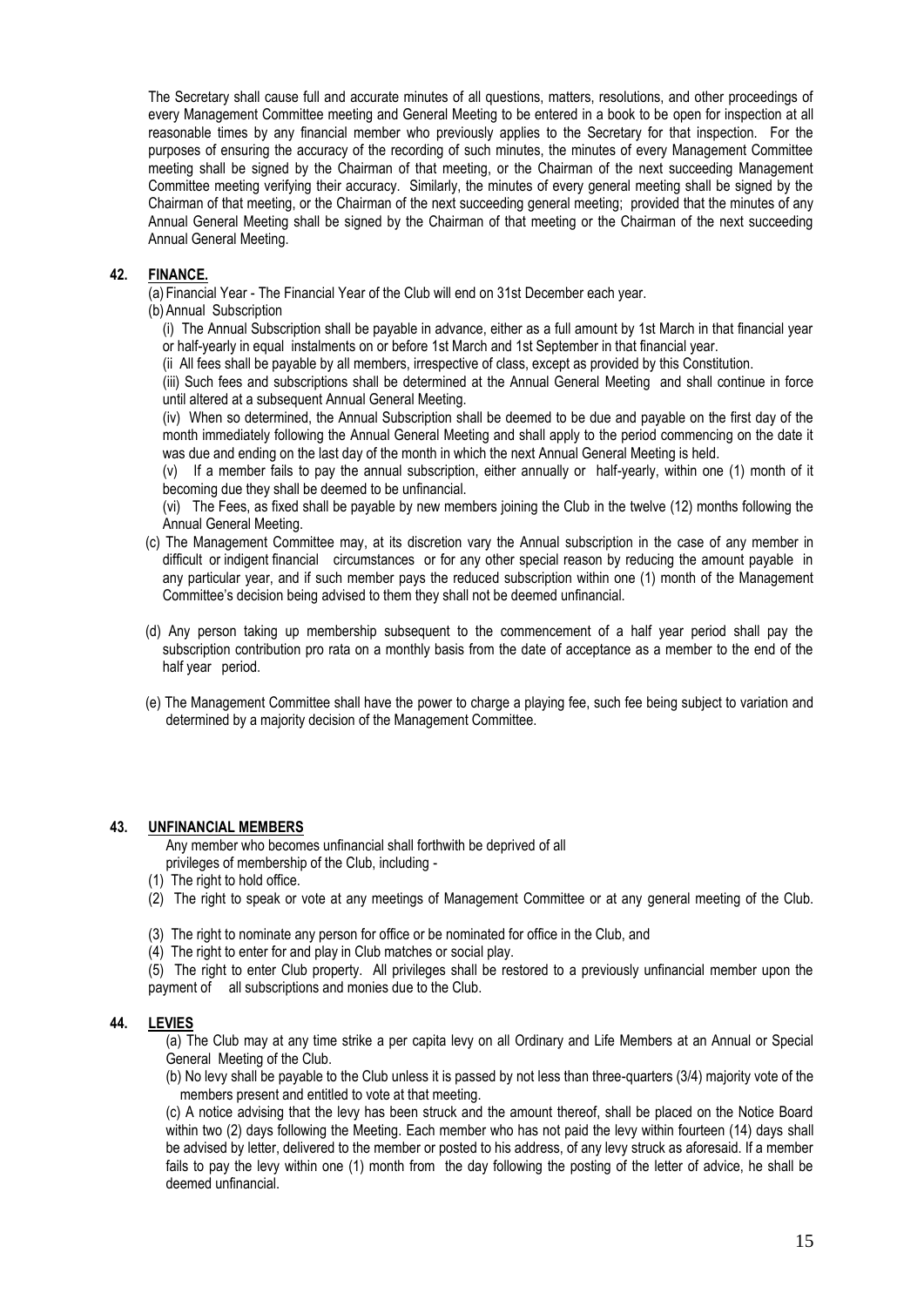## **45**. **HANDLING OF FUNDS**

All funds of the Club shall be deposited in the name of the Club in such Bank, Permanent Building Society, or any other financial institution as the Management Committee may from time to time direct. The funds of the club shall be handled as follows:-

## (a) **Books of Account**

Proper books and accounts shall be kept and maintained either in written or printed form in the English language showing correctly the financial affairs of the Club, and particulars usually shown in books of a like nature. All monies shall be banked as soon as practicable after receipt thereof.

## (b) **Payment of Accounts**

All amounts of ONE HUNDRED DOLLARS (\$100) or over shall be paid by cheque or Electronic Funds Transfer, signed by any two of the Chairman. Secretary and Finance Co-ordinator. Cheques shall be crossed "not negotiable" except those in payment of wages, allowances, or petty cash recoupments which may be open.

The Management Committee shall determine the amount of petty cash which shall be kept on the imprest system. All expenditure shall be approved or ratified at a Management Committee meeting.

One other nominated member of the management Committee may be added to the authorised signatories to cover the requirement where normally authorised persons are not available.

## (c) **Preparation of Reports**

A detailed financial report shall be presented to each regular monthly Management Committee meeting. As soon as practicable after the end of each financial year the Finance Co-ordinator shall cause to be prepared for presentation to the Club, and for incorporation into the accounts of the Club, a statement containing particulars of the income and expenditure for the financial year just ended. All such statements shall be examined by the auditor, who shall present a report upon such audit to the Secretary prior to the holding of the Annual General Meeting next following the financial year in respect of which the audit was made.

#### (d) **Application of Club Funds and Property**

The income and property of the Club whence so ever derived shall be used and applied solely in promotion of its objects and in the exercise of its powers as set out herein and no portion thereof shall be distributed, paid, or transferred directly or indirectly by way of dividend, bonus, or otherwise by way of profit to or amongst the members of the Club, provided that nothing herein contained shall prevent the payment in good faith of interest to any such member in respect of monies advanced by the member to the Club, or otherwise owing by the Club to the member or of remuneration to any officers or servants of the Club or other person in return for any services actually rendered to the Club, provided further that nothing herein contained shall be construed so as to prevent the payment or repayment to any member of out of pocket expenses, money lent, reasonable and proper charges for goods hired by the Club, or reasonable and proper rent for premises demised or let to the Club.

#### (e) **Members Enjoy Equal Benefits**

No member shall be entitled to any benefit or advantage from the Club which is not shared equally by every member thereof, provided however, that honoraria may be paid to members in appreciation of services, provided the same has been recommended by Management Committee, and approved by resolution of the Club at the Annual General Meeting.

(f) No officer or employee of the Club shall receive any monies by way of commission or allowance calculated by reference to the quantity of liquor sold or supplied by the Club or the receipts of the Club for such liquor.

#### **46. DOCUMENTS**

The Management Committee shall provide for the safe custody of books, documents, instrument of title and securities of the Club.

#### **47. VISITORS**

Members shall have the privilege of introducing a friend or friends to their Club. No visitor shall be supplied with refreshments unless on the invitation and in the company of a member or members who shall be responsible for ensuring the visitors name and address are entered in the visitors book. All visitors, who are members of any Club affiliated with Bowls Qld and who are not under notice or order of suspension or expulsion shall have reciprocal rights with this Club and shall be deemed to be visiting members of the Club whilst on the Club premises. Such visitors may be accorded the privileges of the Club, but shall not take part in any meetings of the Club nor vote thereat. All visitors who are members of any Club affiliated with Bowls Australia, or with any Controlling Body affiliated with World Bowls Board or any International Women's Bowling Board and who are not under any notice or order of suspension or expulsion shall be deemed to be visiting members of the Club whilst on Club premises. Such visitors may be accorded the privileges of members of the Club but shall not take part in any meeting of the Club or vote thereat. All visitors shall whilst on the Club premises be subject to the control of the Club.

 The Club reserves the right to refuse and or terminate admission to the Club premises of any visitor without assigning any reason for such refusal, and to regulate the attendance of visitors at the Club for any such periods it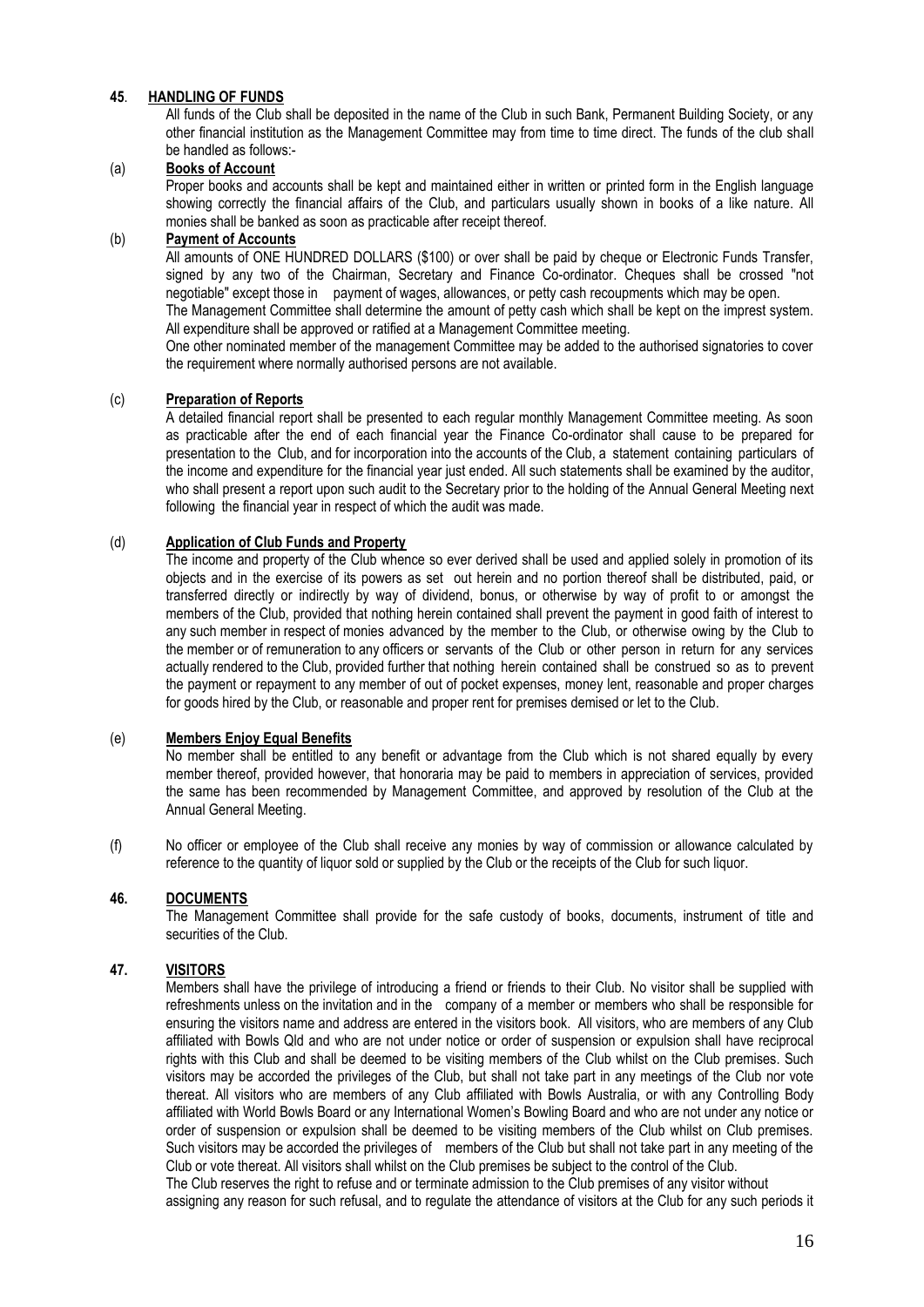deems advisable. The Club's rights and powers, under this rule may be exercised by the Senior Officer present at the time. If a visitor refuses a lawful request to leave the premises, such person immediately becomes a trespasser, and may be dealt with according to law.

## **48. BOWLS MANAGEMENT**

For the purpose of the control of bowls within the Club, the Club shall be divided into two Sections - the Men's Section and the Ladies' Section.

- (b) The Men's Section shall consist of all male bowls members of the Club. Such membership shall consist of Ordinary, Life Members and Junior members. It shall be responsible for the control of Men's games through its elected Games Directors and Selectors, and whatever other bowls matters the Management Committee may direct. The Ladies Section shall consist of all female bowls members of the Club. Such membership shall consist of Ordinary Members, Life Members and Junior Members. It shall be responsible for the control of ladies games through its elected Games Directors and Selectors, and whatever other bowls matters the Management Committee may direct.
- (c) Affiliation shall be renewed with the relevant Bowls Associations in accordance with the Articles of Association or Rules of the respective Bowls Associations.
- (d) Affiliation fees to the respective Bowls Associations shall be based on the membership of the relevant section. Responsibility for the payment of such fees shall rest with the Management Committee.
- (e) Delegates to the respective Bowls Associations shall be appointed in accordance with Clause 38 of the Constitution
- . (f) The Club shall provide advice to Bowls Qld, the DBA or the DLBA within thirty(30) days of any event which would affect the status of the Club's affiliation with Bowls Qld, the DBA or the DLBA, the legal status of the Club and/or any changes or amendments to the Club's constitution.
- (g) The Club shall provide to Bowls Qld, DBA and DLBA such returns as are required by those bodies.
- (h) No Clause or By-law in relation to the playing of the sport of bowls shall be in conflict with the Laws of the Game of Bowls in Australia and the By-laws of the State Associations.
- (i) The President of each bowls section shall act for the Chairman of the Management Committee on days which involve bowls events only.

## **49. PLAYER COMMITMENTS**

When a member of a Club has been called to fulfil a Bowls Australia, Bowls Qld, District Bowls Association or Club commitment, in a match or on official business, on any day on which he has been drawn to play in a Bowls Australia, Bowls Qld, District Bowls Association or Club commitment, the onus shall be on the player to notify Bowls Australia, Bowls Qld, District Bowls Association or Club, as the case may be. The Controlling Body may define circumstances which it will not accept as a valid reason for a player's unavailability. However, a substitute is not to be permitted if an intended player enters another competition scheduled to be played at the same time. If a substitute is refused on these grounds the Controlling Body shall declare the position of the absent player vacant and the provisions of the Laws of the Game in Australia shall apply.

#### **THE SCHEDULE**

(1) Letter from Clayfield:-

"The Chairman

8 th April 2012 Wavell Heights Bowls Club Inc. 175 Edinburgh Castle Road, Wavell Heights Q 4012

Dear Sir

Re: Possible Merger

Thank you for the information on Wavell Heights Bowls Club that you sent in response to our meeting on the possible future of our two clubs. We note that Wavell Heights is operating soundly and that the club is well positioned to operate into the future.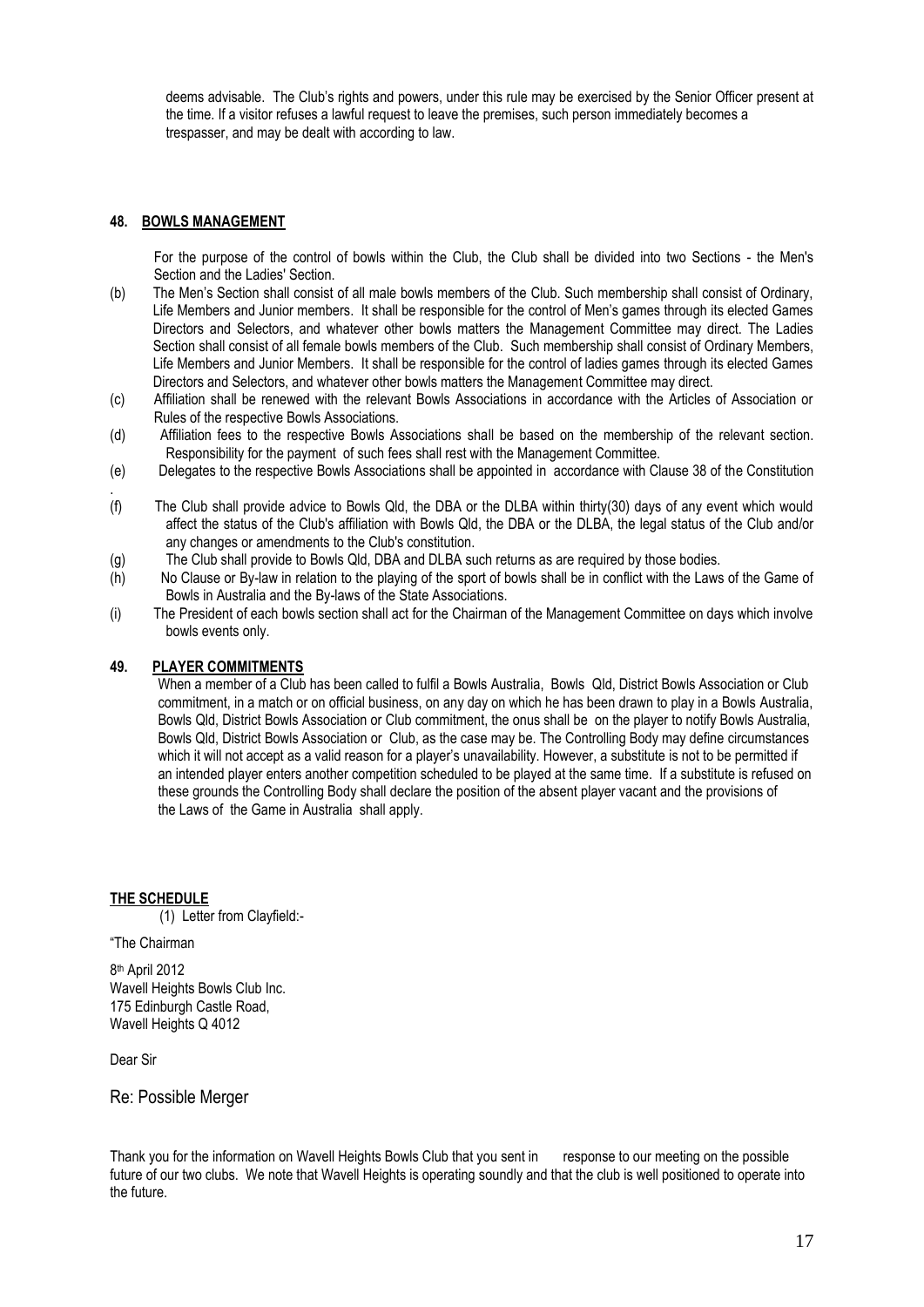If our Clubs were to merge we would like to see binding arrangements put in place in relation to the cash funds of the 2 clubs. It may be that there should be some time limit on this eg 10 years.

On present indications the merged Club will have cash funds of \$750,000. Of this amount \$150,000 would be available (subject to members approval) to fund the installation of an artificial green. The balance of the cost being met from grants. Obviously it would be preferable if the total cost came from grants.

If Clayfield were to receive the maximum amount of \$1.2m that is payable to it from the sale of the property at Adelaide Street Clayfield then after paying legal costs in relation thereto we would estimate that the cash funds would be \$1.9m. Of this amount \$800,000 could( subject to members approval) be spent on artificial greens covers and lights. Again it would be preferable for the whole or a portion of the costs to be met from grants.

In both instances the bulk of the remaining cash should be invested in long term interest bearing deposits (say 10 years) and the interest used to assist in paying operating costs. A smaller amount could be in shorter term deposits so as to be available to meet any necessary capital expenditure.

An issue which has some sensitivity is the question of the provision of catering services by the ladies on a regular basis. Our women have not done this for some time and we do not believe that we could ask them to do so now. It might be different if financial circumstances demanded it. If your ladies were to continue to do so we imagine this would cause embarrassment. The regular provision of these function would we believe need to be provided in some other way.

As we understand it the following would apply:-

Merger would occur by the creation of a new entity under a new, jointly developed constitution.

The new entity would have a new name

The initial committee would be representative of both clubs.

All the assets and liabilities of both clubs become vested in the new amalgamated club.

Life members of both Clubs would automatically become life members of the new club

Financial members of both clubs automatically become members of the new club.

All facets of the conduct and operation of the new entity would (subject to its constitution) be determined by the new entity eg bowls playing days, attire, naming of greens would be determined by new entity. In particular without limit any decisions relating to the display of memorabilia or honour boards of Wavell and Clayfield shall ensure that as far as possible equal prominence is given to Wavell and Clayfield and subject thereto some lasting recognition of Clayfield and Wavell is to be provided in a form and manner determined by the new entity.

The principles for operation of the new club include:

- 1, Bowls takes priority on bowling days. On these days:
	- (a) barefoot bowling would be managed in a way that it did not interfere with bowling
	- (b) functions would not start before 5:30pm or if earlier would be managed in a way that the use of the facility for bowls was not interfered with
	- (c) the bar would be manned from 30 minutes before bowling until 5:30pm
	- (d) Afternoon tea or lunch would be provided.
- 2. The long term viability of any club depends upon growing membership whilst providing sound financial management. Wavell Heights has been very professional in this regard. To confirm our approach, we propose:
	- (a) The costs of running the club be minimised.
	- (b) Where feasible, outsourcing should be undertaken (eg the kitchen, greens maintenance, etc).
	- (c) Negotiating a longer lease with council would be an important step to committing significant expenditure (informal discussions indicate that council would consider an extended lease).
	- (d) Obtaining grants and sponsorship is likely to gather more support once the commitment is made for amalgamation.

The above outlines our suggestions. We feel it would provide a foundation for a long-term, successful bowling club. We are flexible in what could be done and we will undertake all reasonable steps to support the success of a merger.

If our Club agrees to the merger at its meeting called for 12<sup>th</sup> April we would need to decide with you the way forward. At some point in time we would need to agree the precise terms of the merger and how those terms can be legally protected eg can they be included in the constitution? We also need to have it confirmed by our lawyers that the merger will not adversely impact on our rights under the agreement with the Receiver and that those rights can be enforced by the merged club which we believe to be the case.

Clayfield has appreciated the discussions and support given by Wavell Heights to assist Clayfield in making a decision on its future. As you are aware, it is up to the members to decide on their future. Your agreement to an outline such as that contained herein would assist them in making their decision.